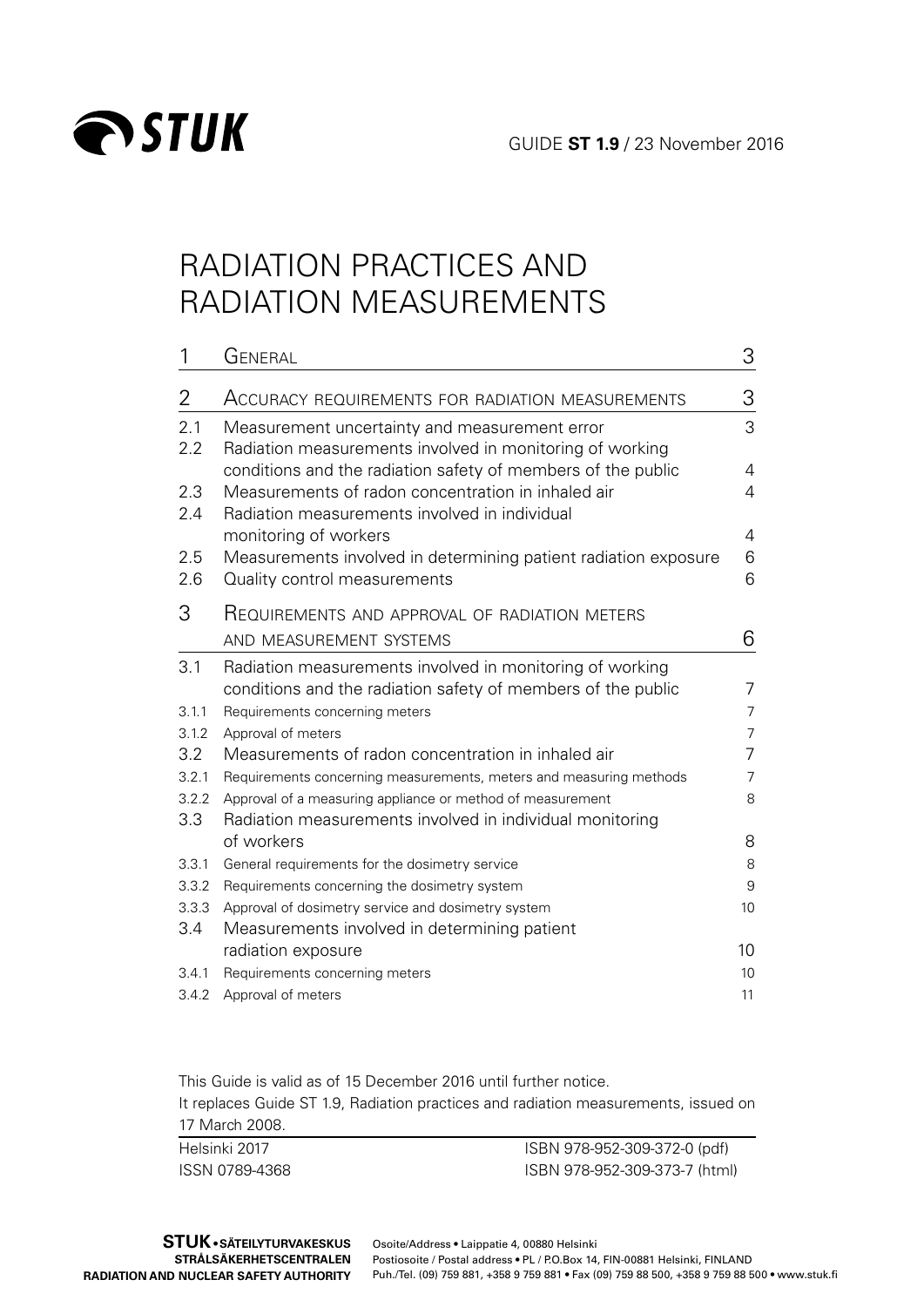| 4 | QUALITY ASSURANCE OF RADIATION MEASUREMENTS                         |    |
|---|---------------------------------------------------------------------|----|
|   | 4.1 Use of specialists in measurements                              | 11 |
|   | 4.2 Calibration of radiation meters                                 | 11 |
|   | 4.3 Inspection of the operating condition of radiation meters       | 12 |
|   | APPENDIX A QUANTITIES AND UNITS REQUIRED FOR RADIATION MEASUREMENTS |    |
|   | APPENDIX B SUMMARY OF ACCURACY REQUIREMENTS FOR RADIATION           |    |
|   | <b>MEASUREMENTS</b>                                                 |    |

## **Authorization**

Under section 70, paragraph 2, of the Radiation Act (592/1991), STUK – Radiation and Nuclear Safety Authority (Finland) issues general instructions, known as Radiation Safety Guides (ST Guides), concerning the use of radiation and operations involving radiation.

The Radiation Act stipulates that the party running a radiation practice is responsible for the safety of the operations. The responsible party is obliged to ensure that the level of safety specified in the ST Guides is attained and maintained.

Translation. Original text in Finnish.

This Guide includes the requirements relating to the implementation of Council Directive 96/29/Euratom; OJ No. L 159, 29.6.1996, p. 1.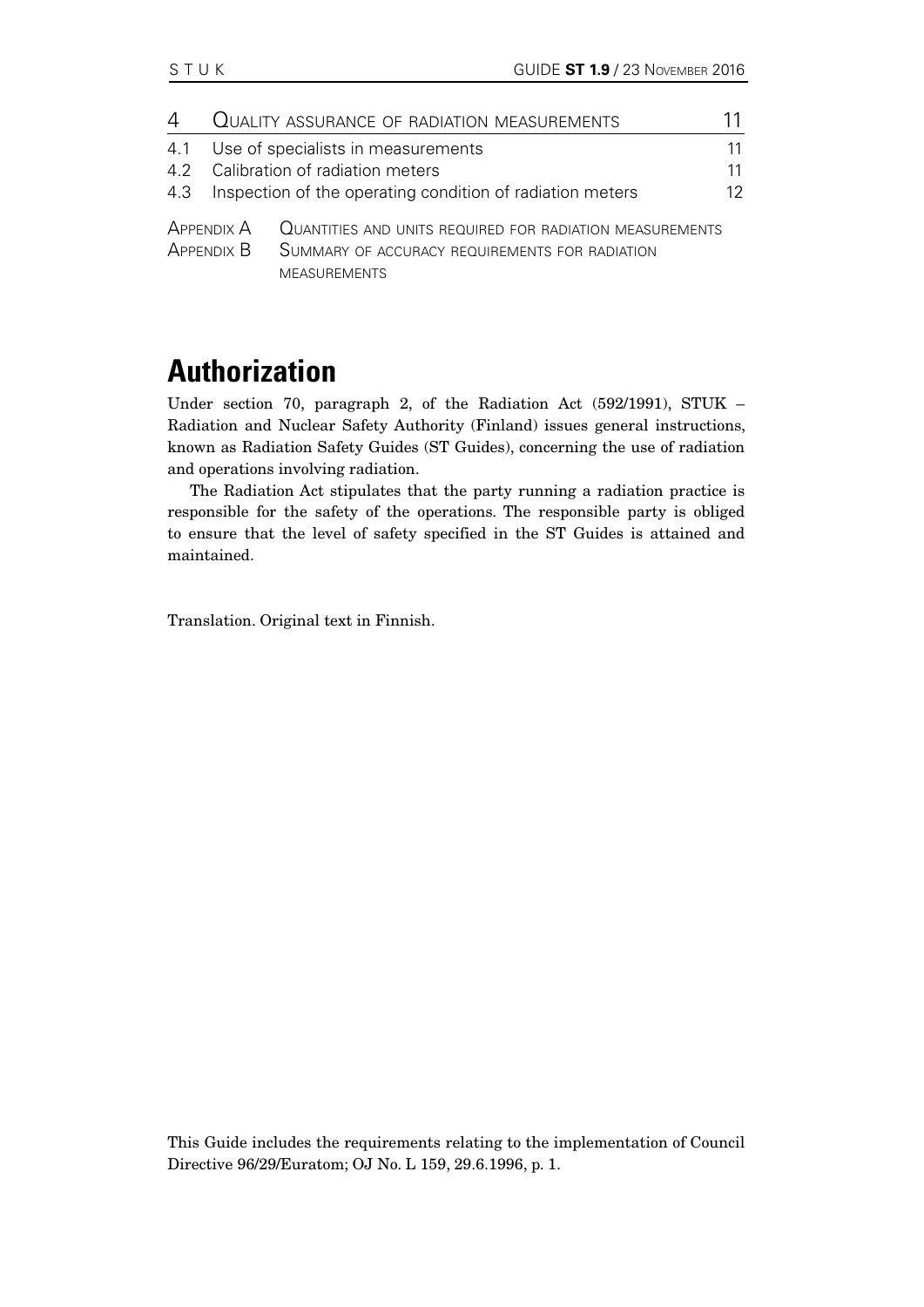## <span id="page-2-0"></span>**1 General**

The general requirements for radiation measurements are set out in section 23 of the Radiation Act (592/1991), sections 11 and 12 of the Radiation Decree (1512/1991), and section 17 of the Decree of the Ministry of Social Affairs and Health on the medical use of radiation (423/2000). Dosimetry services are governed by sections 12 and 32 a of the Radiation Act and the determination of radon concentration is governed by Decision of the Ministry of Social Affairs and Health (944/1992). The requirements for radiation measurements in nuclear power plant operation are set out in YVL Guides C.2, C.3 and C.6 published by the Radiation and Nuclear Safety Authority (STUK).

This Guide presents the principal requirements on accuracy of radiation measurements and on the approval, calibration and performance checks of radiation meters, together with requirements for dosimetry services measuring the individual radiation doses of workers engaged in radiation work (approved dosimetry services. The Guide also sets out the definitions of quantities and units used in radiation measurements. The radiation protection quantities used for assessing the harmful effects of radiation and for expressing the maximum values for radiation exposure (equivalent dose and effective dose) are set out in Guide ST 7.2.

This Guide concerns measurements of ionizing radiation involved in radiation practices, the results of which are used for determining the radiation exposure of workers engaged in radiation work and members of the public, and of patients subject to the use of radiation in health services, or upon the basis of which compliance with safety requirements of appliances currently in use and of their premises of use or of the workplaces of workers is ensured. The Guide also concerns active and passive measurements of the radon concentration of inhaled air in both workplaces and dwellings. The Guide does not

apply to determining the radiation exposure of aircrews, determination of exposure caused by internal radiation, or measurements made to protect the public in the event of, or in preparation for abnormal radiation conditions.

# **2 Accuracy requirements for radiation measurements**

## **2.1 Measurement uncertainty and measurement error**

The final outcome of a measurement may often be expressed as a product involving a meter reading, a calibration factor and various other correction factors. The *measurement uncertainty,* which here refers to the overall uncertainty, is then obtained by evaluating all of the sources of error involved in the method of measurement, calculating the root mean square of their combined effects (standard deviation)\*) and multiplying the combined uncertainty thereby obtained by a coverage factor. This Guide uses a value of 2 for the coverage factor, which corresponds to a confidence level of 95% and means that there is a 95% probability that the result of measurement deviates from the true value of the quantity by no more than the estimated measurement uncertainty. The measurement uncertainty in this Guide refers to the relative measurement uncertainty i.e. the uncertainty of a measurement is expressed as percentages of the measurement result.

When the measurement uncertainty is accurately assessed, the components that affect it are divided into two groups according to the manner in which their magnitude is estimated. The magnitude of type A uncertainty components is estimated by statistical methods and the magnitude of type B uncertainty components is estimated in other ways. Measurement uncertainty is determined in accordance with an international guide [1].

In the following discussion the *error* of a measurement denotes the difference between the

<sup>\*)</sup> The root mean square of the estimated standard deviations for error sources means that the squares of the deviations are summed and the square root of the result is taken. Use of this method also requires the error sources to be mutually independent.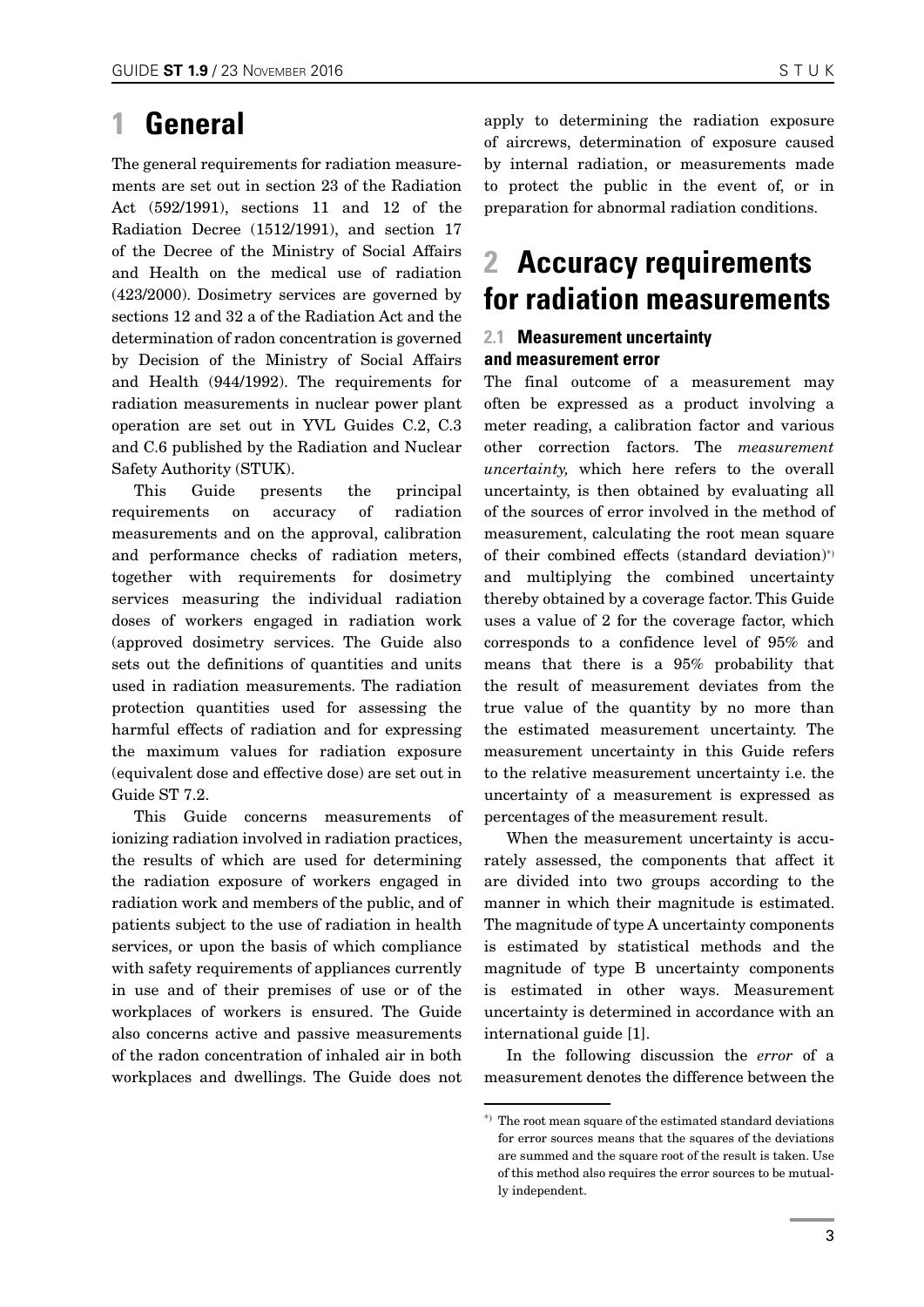<span id="page-3-0"></span>result of measurement  $(M_i)$  and the true value of the quantity measured  $(M_t)$  when all known corrections have first been made to the result of measurement. In this Guide error always refers to the relative error *I*:

$$
I = \frac{M_i - M_t}{M_t} \cdot 100\%
$$
 (1)

When the performance of a radiation meter is examined in metrological standards the absolute value of the meter error is generally given the upper limit under reference conditions, i.e. at the radiation energy stated in the standard and under the notified ambient conditions. The error determined under reference conditions is called the *intrinsic error*. Upper limits are separately provided for the meter error at specified values of other quantities affecting the result of measurement (known as influence quantities, such as radiation energy, the direction of incident radiation and the ambient temperature).

## **2.2 Radiation measurements involved in monitoring of working conditions and the radiation safety of members of the public**

The measurement uncertainty in measurements of dose and dose rate of external radiation due to radiation practices within or in the vicinity of a place of work may not typically exceed 60% [2]. The dose here refers to the ambient or directional dose equivalent (see Appendix A, item A.1.3.1). The same recommendation also applies to measurement of surface activity (see Appendix A, item A.1.3.1). The purpose of the measurements is to ensure the radiation safety of workers or of members of the public.

The relative response of a dosemeter and a dose rate meter (= the relative variation of the response, i.e. the ratio of the reading to the true value, in respect of the reference energy) in measurements of ambient dose equivalent may not fall below 0.71 (-29%) or exceed 1.67 (+67%) in the photon energy ranges 20–150 keV or 80 keV–1.5 MeV. This requirement is satisfied if the relative response is between 0.71 and 1.67 in at least one of these ranges [3].

The intrinsic error of an alarming individual dosemeter may not exceed 30% [16].

## **2.3 Measurements of radon concentration in inhaled air**

When measuring the radon concentration of inhaled air the measurement uncertainty may not exceed 30% (see Appendix A, item A.1.3.1).

The intrinsic error of a radon concentration meter may not exceed 20%. In repeated measurements of radon concentrations between 400 and 600 Bq∙m-3 the standard deviation of the measurement results may not exceed 10%. The error due to environmental influence quantities such as humidity, temperature or background dose rate may not exceed 10%.

## **2.4 Radiation measurements involved in individual monitoring of workers**

When testing a photon radiation dosimetry system for use in individual monitoring of workers, the result of measurement may not deviate from the true value with 95% confidence by more than 33% below or 50% above\*) when the result of measurement corresponds to doses approaching the annual dose limit. The dose here refers to the personal dose equivalent  $H_n(d)$  (see Appendix A, item A.1.3.2). The largest permitted relative deviation i.e. the dosemeter response limiting values, in the result of measurement at various doses may be expressed as a condition\*) [5]:

$$
\frac{2}{3} \cdot (1 - \frac{2H_0}{H_0 + H_t}) \le R \le \frac{3}{2} \cdot (1 + \frac{H_0}{2H_0 + H_t})
$$
(2)

where  $R = H_m/H_t$  is the dosemeter response, i.e. the ratio between the dose  $H_m$  determined by the dosemeter and the true value of the dose  $H_t$ , and  $H<sub>0</sub>$  is the registration threshold. The registration thresholds are set out in Guide ST 7.4. The "trumpet curves" derived from formula (2) are shown in Figure 1 (a value of  $H_0 = 0.1$  mSv was used for the registration threshold in the graph of personal dose equivalent  $H_p(10)$  and value of  $H_p$ = 1 mSv was used in the graph of personal dose equivalent  $H_p(0.07)$  when drawing the trumpet curves). The accuracy of a measurement result must be sufficient to ensure that the ratio of the dose determined by the dosemeter and the true value of the dose remains within the trumpet curve.

 $*$ ) It should be noted that the deviation of -33% and +50% only holds for photon radiation. The deviation may be greater for electrons and for neutrons of unknown energy [6].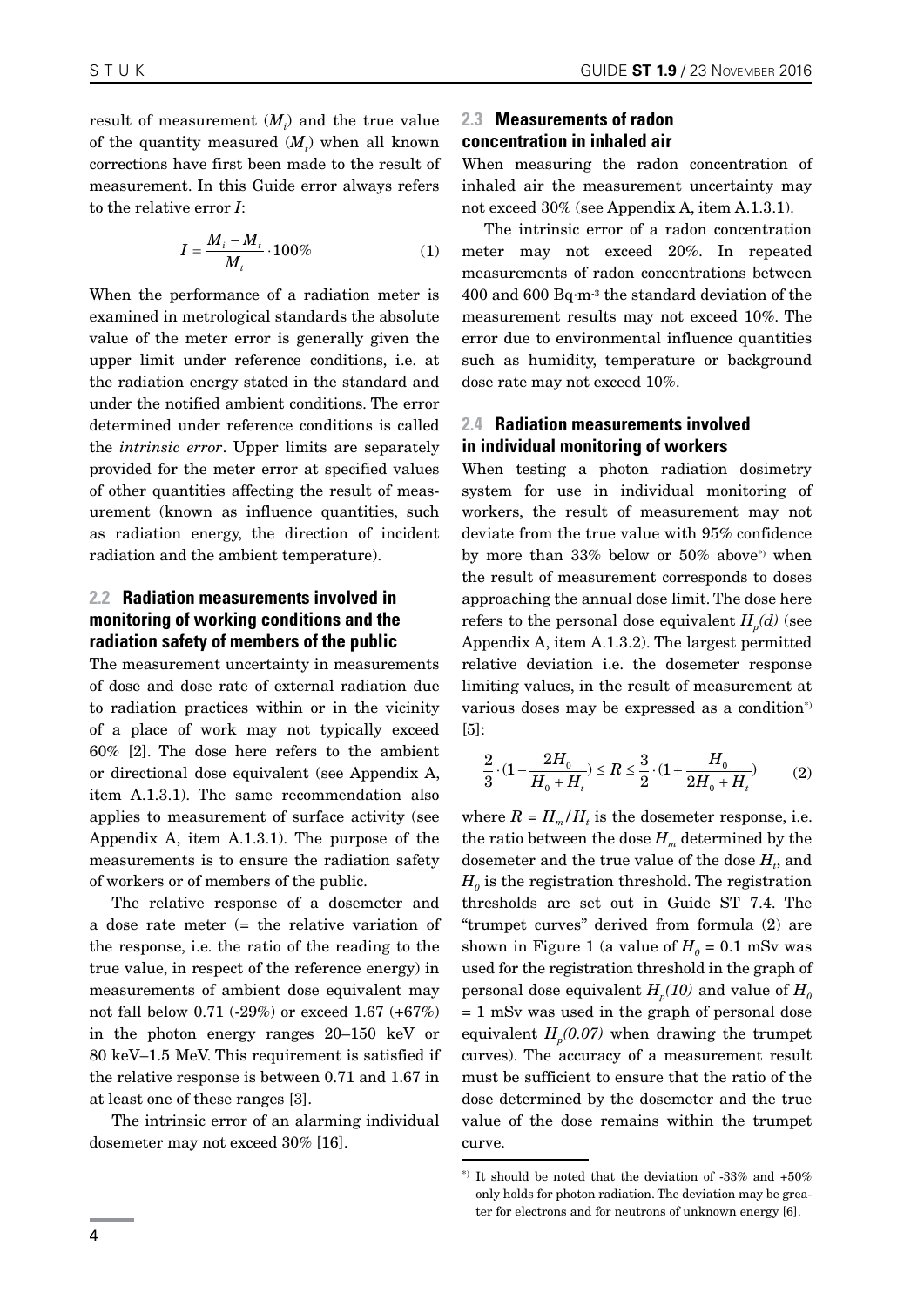

**Figure 1.** Trumpet curves describing the ratio of the dose determined by a dosemeter to the true value of the dose as a function of the dose.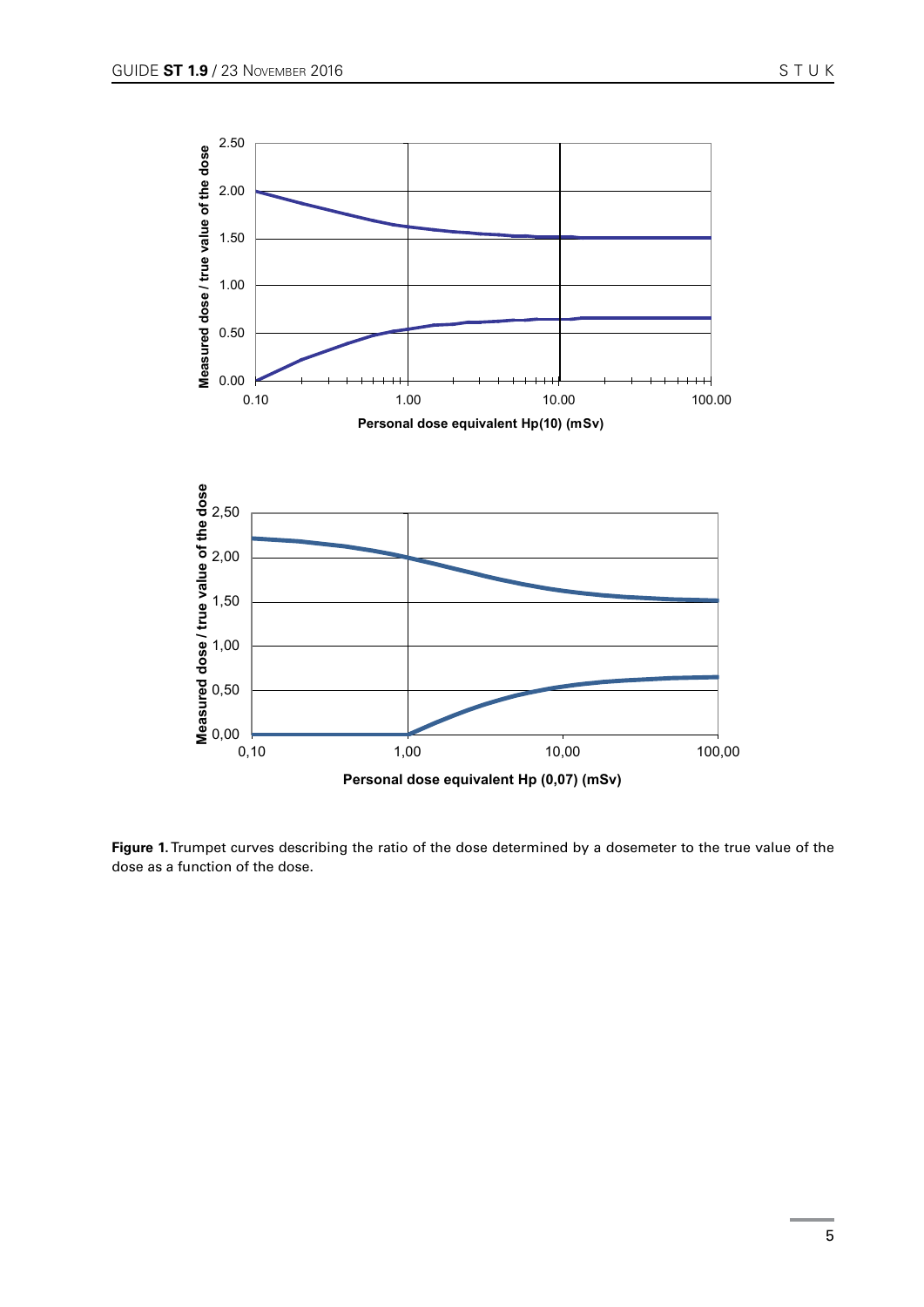<span id="page-5-0"></span>The calculated measurement uncertainty (see item 2.1) of a dosimetry system may not exceed 42% [5]. This value was determined on the basis of the condition expressed in formula (2).

Factors to consider when assessing the accuracy of a dosimetry system include the type and energy of the radiation to be measured, the range of dose rate and dose, and any pulsation of the radiation in question. Ambient conditions, such as the temperature and humidity of air, electromagnetic fields or other radiation to be disregarded, may not cause substantial errors in measurement.

## **2.5 Measurements involved in determining patient radiation exposure**

The uncertainty in measuring radiation exposure of a patient in X-ray diagnostics (entrance surface dose, dose-area product, mean glandular dose (MGD), dose-length product, and weighted multiple scan average dose; see Appendix A, item A.2.1) may not exceed 25%. The same accuracy requirement also applies to instruments with a monitor indicating the calculated radiation exposure of a patient. In measurements of the radiation output (air kerma/current-time product [11]) of a diagnostic X-ray appliance the measurement uncertainty may not exceed 7% when the result is used for determining the radiation exposure of a patient [15].

When measuring the dose from external radiotherapy the measurement uncertainty of the absorbed dose to water (see Appendix A, item A.2.2) at the reference depth along the central axis of the radiation field in a water phantom [12] may not exceed 3% in measurements of photon radiation and 4% in measurements of electron radiation. The properties of the meter are governed by Finnish SFS-EN standards [8]. The measurement uncertainty of the absorbed dose to water may not exceed 5% in dose measurements for individual patients (*in-vivo* measurement). In measurements of brachytherapy photon sources the measurement uncertainty of the reference air kerma rate (see Appendix A, item A.2.2) may not exceed 5%, nor may the measurement uncertainty of the reference dose rate in measurements of beta sources (see Appendix A, item A.2.2) exceed 15% of the air kerma rates or dose rates that are typical for therapy.

In measurements of the activity of radiopharmaceuticals in nuclear medicine examinations and treatments (using an activity meter or dose calibrator) the intrinsic error may not exceed 10% when measuring activities larger than 3.7 MBq [9]. The intrinsic error may be greater when measuring activities smaller than 3.7 MBq, but the maximum possible intrinsic error must be estimated. When an activity measurement of a radiopharmaceutical to be administered to one patient is repeated in the same measurement geometry, the deviation from the mean result of any individual measurement result in a series of ten measurements may not exceed 5% at activities that are typical in treatments. Any nonlinearity in activity meter response may not exceed 5% at high activities.

## **2.6 Quality control measurements**

The accuracy of any meter used for measurements and quality control of the operational and safety features of radiation equipment must ensure that the uncertainty in measurement results does not exceed the permitted measurement uncertainty for the quantity to be measured.

The measuring uncertainty may not exceed 20% when measuring the dose rate from leakage and scatter radiation of a diagnostic X-ray appliance [7]. This requirement applies to any dose rate corresponding to the acceptable limits imposed for dose rate from leakage and scatter radiation in the appliance standards.

# **3 Requirements and approval of radiation meters and measurement systems**

Under section 23 of the Radiation Act, the measurements required for monitoring radiation exposure and ensuring radiation safety must be made using a method of proven reliability and any radiation meter or radiation measuring appliance that is used for measurements must be properly calibrated. Under section 12 of the Radiation Decree, monitoring of working conditions that affect the radiation exposure of workers engaged in radiation work must be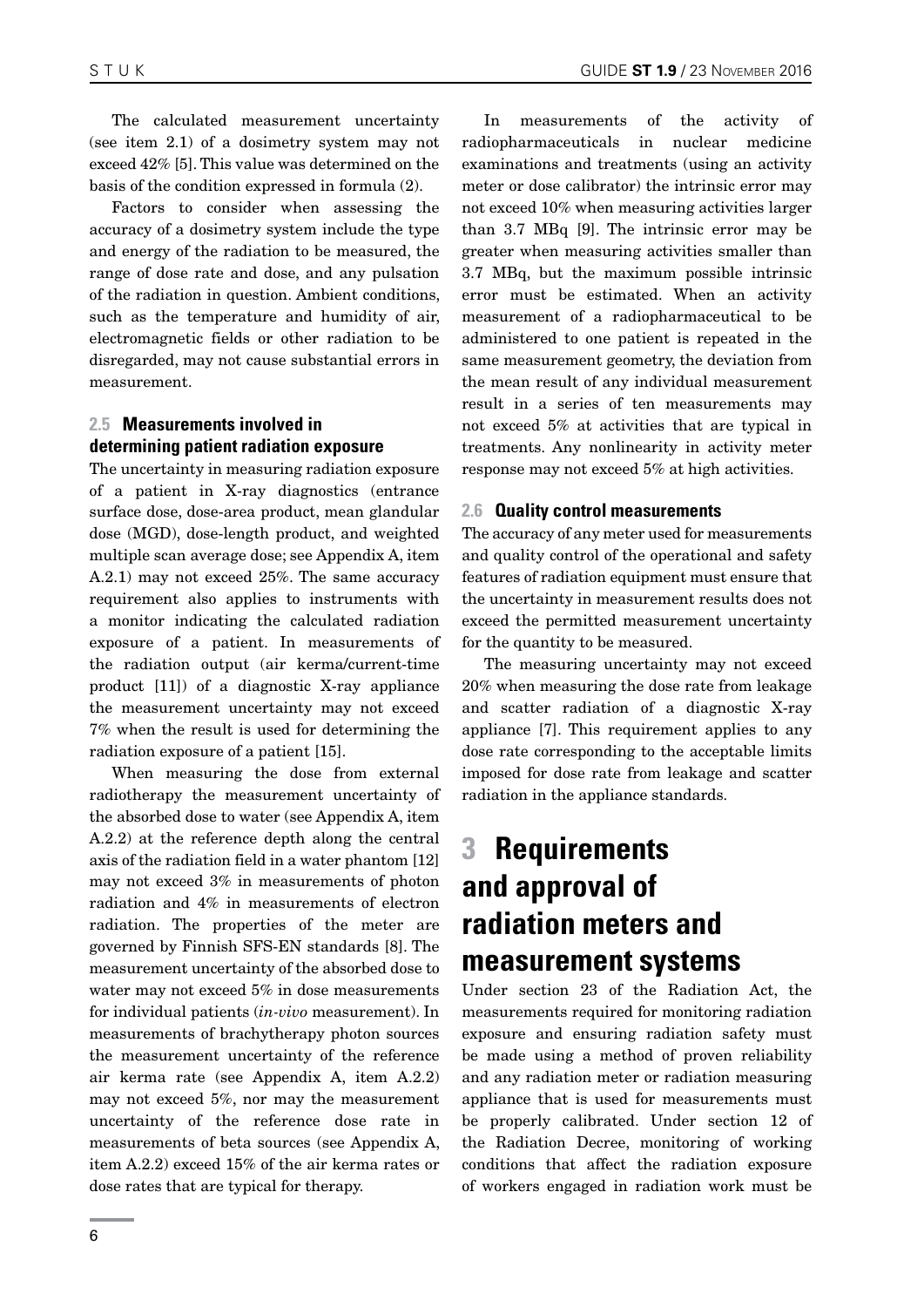<span id="page-6-0"></span>arranged using methods approved by STUK.

The accuracy of a radiation meter must comply with the requirements specified in section 2 of this Guide. Radiation meters and measurement systems must be calibrated in accordance with the requirements of item 4.2.

## **3.1 Radiation measurements involved in monitoring of working conditions and the radiation safety of members of the public**

#### **3.1.1 Requirements concerning meters**

A radiation meter must be suitable for measuring the radiation to be measured at the values of the said quantity and at the types and energies of radiation that occur at the place where radiation is used and in surrounding areas (see Appendix A). If, for example, an unsealed beta radiation source is used at a workplace, then any meter for radioactive surface contamination must be capable of detecting beta radiation at the energies in question for values of surface activity at least corresponding to the maximum allowable surface contamination. The suitability of a meter will also depend on whether the meter is intended to determine the value of a radiation quantity or merely to detect the radiation to be measured.

Special care must be taken when measuring radiation from particle accelerators to ensure that the radiation meter is suitable for measuring the pulse form radiation generated by an accelerator.

The meter must include an overload indicator if the radiation dose rate at a place of use of radiation or in the surrounding area can exceed the upper limit of the meter operating range under abnormal conditions.

A radiation meter must be suitably designed and sufficiently robust for operation under the ambient conditions at the place of radiation use and its surroundings, including air temperature and humidity. For example, the outdoor operability of a meter must be verified.

Meter operation must not be disrupted by external factors such as electric and magnetic fields, or unacceptably influenced by factors other than the radiation type to be measured, having regard to the required accuracy of measurements.

#### **3.1.2 Approval of meters**

STUK approves radiation meters for a proposed use when issuing safety licences or inspecting the practices. Acceptability is assessed on the basis of meter type inspection data, test results, and other reliable information demonstrating the properties of the meter.

## **3.2 Measurements of radon concentration in inhaled air**

Monitoring of working conditions that affect the radiation exposure of workers with respect to radon concentration at the workplace must be arranged using methods approved by STUK. The radon concentration of inhaled air in dwellings must be determined using a method of measurement approved by STUK (section 3 of Decision (944/1992) of the Ministry of Social Affairs and Health on the maximum values of radon concentration in ambient air).

#### **3.2.1 Requirements concerning measurements, meters and measuring methods**

The action levels and maximum values stipulated for radon concentration in section 27 of the Radiation Decree, Guide ST 12.1 and the Decision (944/1992) of the Ministry of Social Affairs and Health are annual radon concentration averages. The best method for assessing the annual average is through long-term measurement during the heating season [26].

A determination of the radon concentration of inhaled air must be based on an integrating measurement taken over a continuous period of not less than two months. If no integrating measurement can be taken at a workplace due to the conditions of measurement (e.g. underground mines and quarries) or owing to some other justified, workplace-specific reasons, then the measurement may also exceptionally be made over a short or momentary period. Any sizeable error involved in a short or momentary measurement must be taken into consideration when drawing conclusions based on the measurement results. The radon concentration during hours of work must be investigated by a measurement lasting for a continuous period of not less than seven whole days.

The maximum capacity of a measuring appliance for measuring the radon concen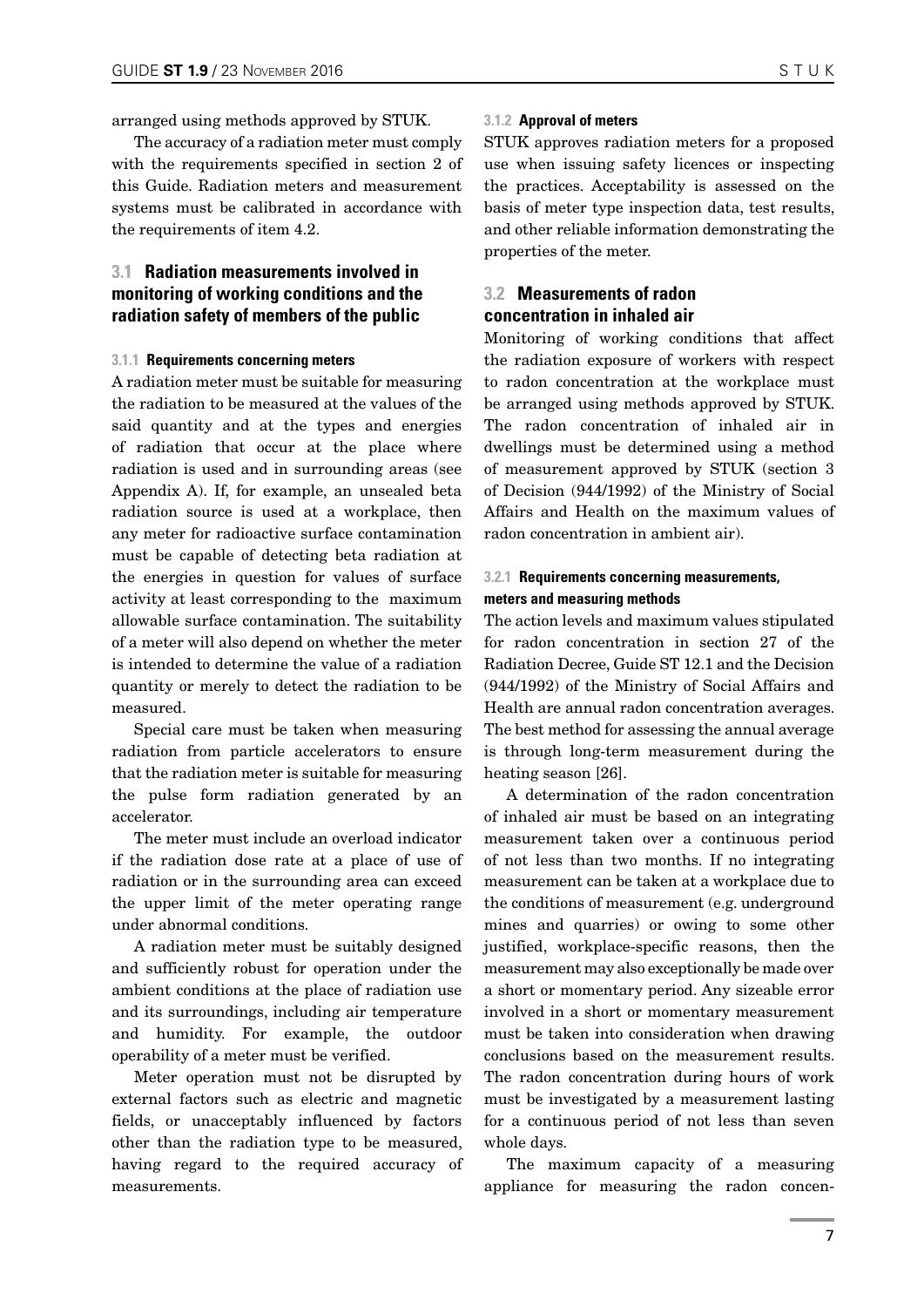<span id="page-7-0"></span>tration of inhaled air must extend to a radon concentration of at least 5000 Bq⋅m-3 if the appliance is used for verifying that an action level or maximum value for the radon concentration of inhaled air has been exceeded at a workplace or dwelling and if a typical measuring time is used for the appliance. The maximum capacity of an appliance for measuring the radon concentration of inhaled air must extend to a radon concentration of at least 10 000 Bq⋅m-3 if the appliance is used for monitoring the working conditions of a worker (with the dose sustained by the worker computed from the measurement result) and if a typical measuring time is used for the appliance. The lower limit of an appliance used for measuring the radon concentration of inhaled air may not exceed 20 Bq·m-3, in order to verify the effectiveness of radon mitigation.

## **3.2.2 Approval of a measuring appliance or method of measurement**

Applications for approval of a measuring appliance or method of measurement for the radon concentration of inhaled air must be submitted to STUK in writing. Approval will be issued on the basis of the documents and test results submitted. STUK may also test the appliance where necessary. The approval decision will also stipulate conditions and limitations governing use of the measuring appliance or method of measurement where necessary.

Approval of a measuring appliance or method of measurement for inhaled air radon concentration will be issued for a specified period not exceeding five years, after which the said approval may be extended on application. Decisions on measuring appliances are applicantand type-specific. It should also be noted that each applicance must be calibrated separately (see item 4.2).

If the holder of an approved radon measurement applicance lends the appliance to another user, he/she is responsible for its condition and calibration. The person lending the appliance must also ensure that the recipient knows that when the measurement results are reported to customers and authorities, the report must include a reference to the approval decision (registration number of the decision).

## **3.3 Radiation measurements involved in individual monitoring of workers**

Individual monitoring of doses sustained by workers must be based on individual dose measurements or other individual dose determinations performed by an approved dosimetry service. Under section 12 of the Radiation Act, an *approved dosimetry service* denotes an operational unit or service provider that is responsible for measuring and determining individual radiation doses as part of the process of monitoring the radiation exposure of workers, the competence of which for the said function has been verified by STUK.

#### **3.3.1 General requirements for the dosimetry service**

## General

The operations of the dosimetry service must be organized in a manner ensuring that the service can be properly inspected and supervised pursuant to current Finnish legislation. The dosimetry service must be capable of serving customers in the national language that is used as the working language of the operating site in question. A dosimetry service using a language (other than the working language) that the customer understands may be approved for justified reasons in individual cases.

## Accreditation and quality control

The dosimetry service must be accredited. Only for exceptional and justified reasons may this requirement be waived. In such cases the dosimetry service must be able to show that it has a quality system certified in accordance with Finnish standard SFS-EN ISO/(IEC) 17025 [10].

The dosimetry service must have a documented quality control programme. It must supervise the reliability of its dosimetry systems by suitable methods, and the description of these methods must be included in the quality control programme. The quality control programme must also include a description of the functions involved in periodic servicing of the dosimetry system. Where possible the dosimetry service must also participate in international comparisons of measurement.

At least the following matters must be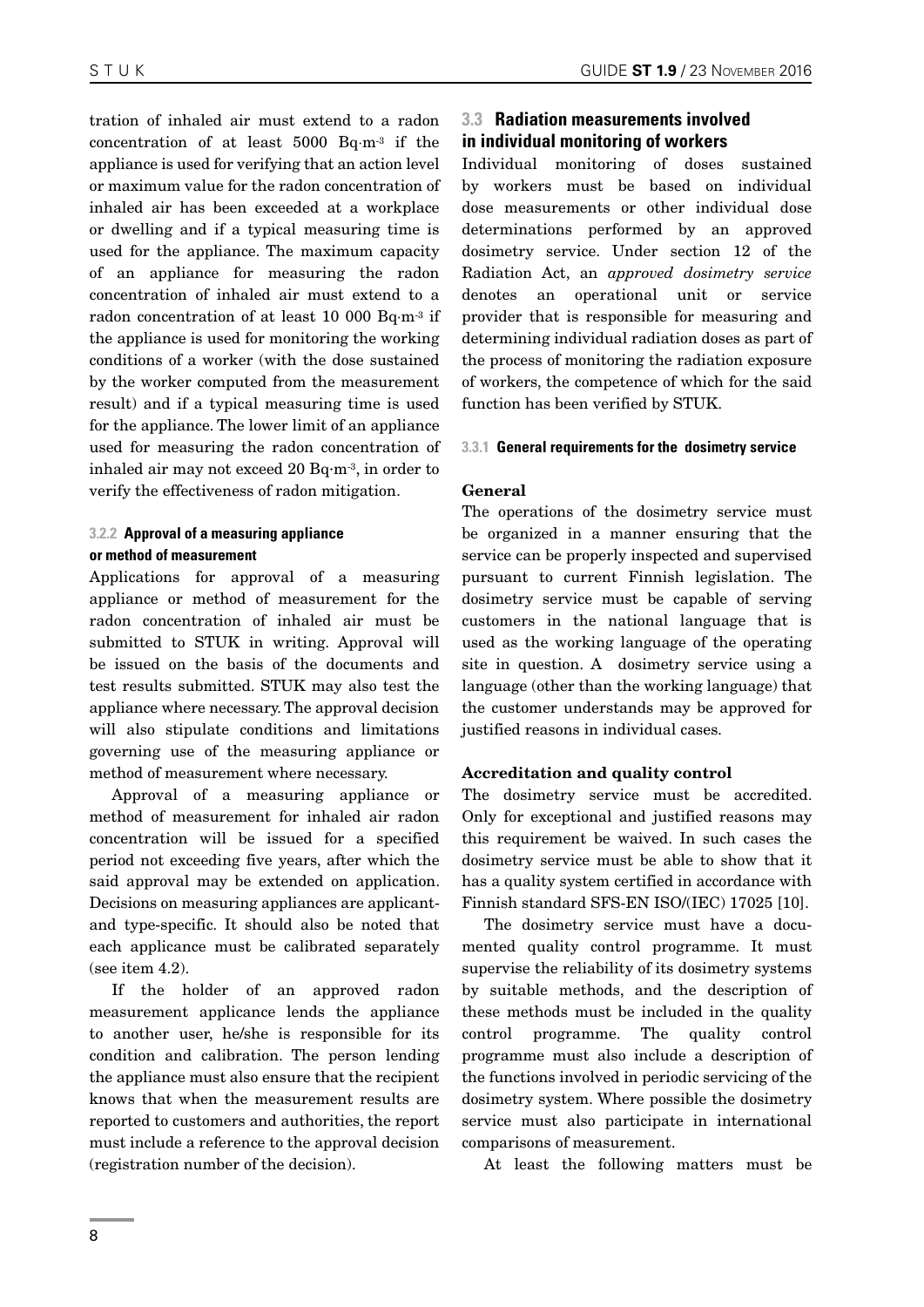- <span id="page-8-0"></span>• periodic calibrations and realization of calibration results
- monitoring of the validity of dose determination results
- inspection and follow-up of cases in which quality control action level are exceeded
- inspections of the condition of dosemeters and their constituent materials
- attention to replacement of dosemeters and their constituent materials.

The quality control programme must specify the intervals between tests, the action levels and the procedures for documenting results, and must describe measures to be taken in the event that action levels are exceeded.

## Data processing, recording and reporting of results

The dosimetry service must have appropriate data systems for processing worker exposure data.

The dosimetry service must ensure the reliability of results of measuring individual radiation doses and must request additional information from the party running a radiation practice (hereafter the responsible party) when this is necessary for verifying the result. The dosimetry service must have written procedures for detecting abnormal measurement results and verifying their validity. The validity of measurement results must be verified where necessary in collaboration with the responsible party.

The dosimetry service must retain all data pertaining to dose determinations for not less than five years unless otherwise stipulated when the dosimetry service is approved.

The dosimetry service must furnish the responsible party with results of the individual worker dose determinations without delay, and not later than two weeks after determining the doses and three weeks after the service receives the dosemeters.

The dosimetry service must notify the responsible party without delay of any personal dose equivalent  $H_p(10)$  determined from a dosemeter that exceeds 10 mSv or of any personal dose equivalent  $H<sub>n</sub>(0,07)$  determined from a finger dosemeter that exceeds 100 mSv.

The dosimetry service must have the systems that are necessary for transmitting exposure data to the Dose Register of STUK. The detailed requirements governing the submission of exposure data are specified in Guide ST 7.4.

#### **3.3.2 Requirements concerning the dosimetry system**

A dosimetry system denotes an arrangement including individual dosemeters, reading appliances and all peripheral hardware together with dose determination software and rules of procedure. The details of a dosimetry system must be documented.

#### Quantities and units

The dosimetry system must use the personal dose equivalent quantity  $H_n(d)$  (see Appendix A, item A.1.3.2). The quantity is generally  $H_p(10)$ for high-energy radiation and  $H_p(0.07)$  for lowenergy radiation.  $H<sub>n</sub>(10)$  is also used when determining the dose due to neutron radiation.  $H_p(0.07)$  is used when determining the dose to the fingers. The personal dose equivalent  $H_n(3)$  is used when determining doses to the eye.

The unit of all of the foregoing quantities is the sievert (Sv). Measured doses must be reported in millisieverts (mSv).

## **Calibration**

The dosimetry system must be calibrated before it is taken into use and periodically thereafter as stipulated by STUK when the dosimetry system is approved.

#### Technical performance of the system

The dosimetry system must be tested to assess its technical performance before it is taken into use. The tests required for various dosimetry systems and their acceptability limits are set out in the dosimetry system standards (see for example IEC and ISO). The latest or newest applicable standard must always be used for the tests. Regardless of the dosimetry system, at least the following properties of the system and of the dosemeter that it incorporates must be tested:

• the dependence of the dosemeter response on the dose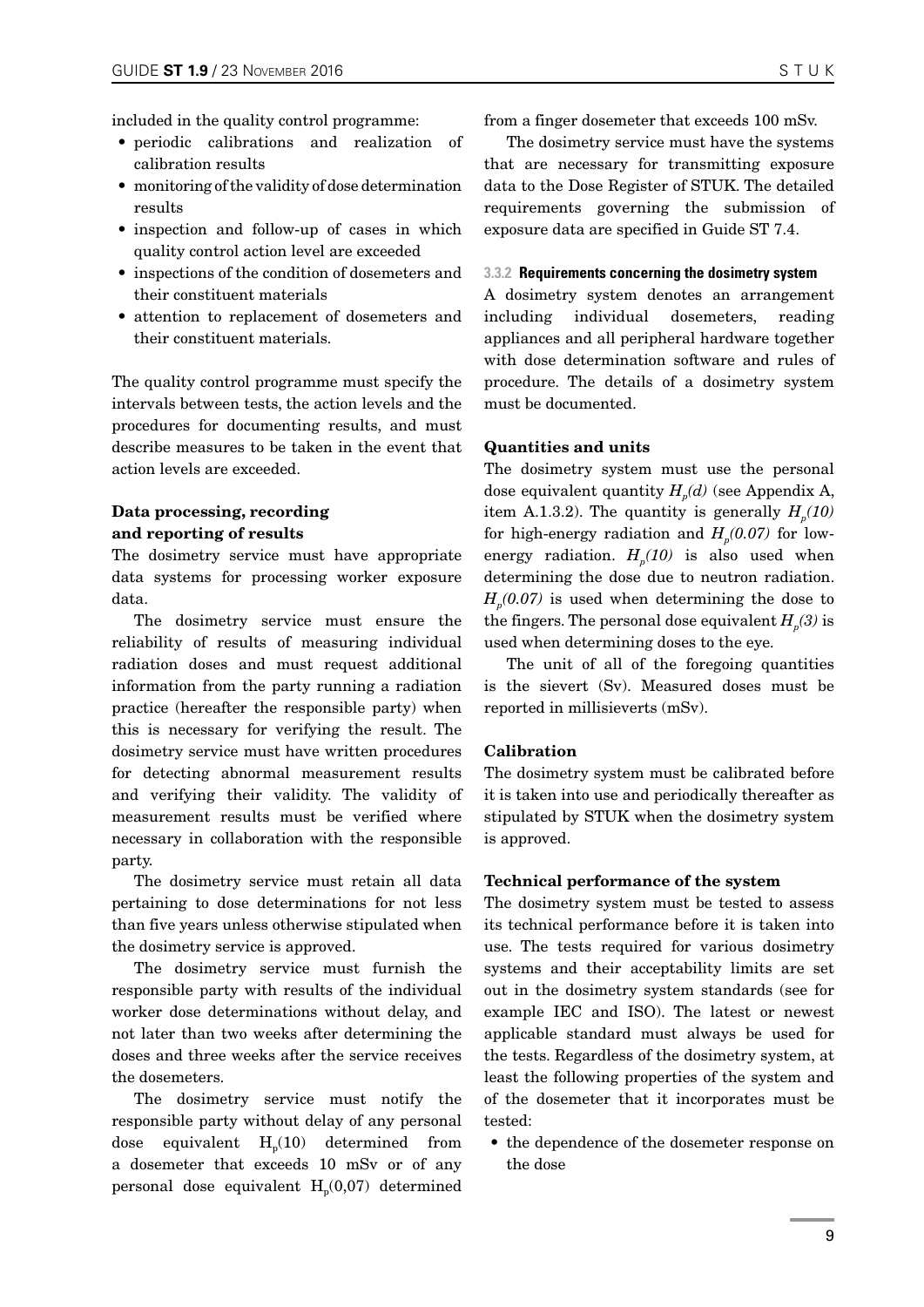- <span id="page-9-0"></span>• the dependence of the response on the radiation energy
- the dependence of the response on the direction of incident radiation
- the dosemeter detection threshold
- the effect of ambient conditions.

## Accuracy

The accuracy requirements for a dosimetry system are set out at item 2.4.

## External tests

STUK performs annual blind tests to supervise the operations of the dosimetry service. In these blind tests dosemeters are irradiated with known doses of radiation qualities (radiation types and energies) corresponding to the conditions of meter use. The meters are sent to the dosimetry service, which determines the doses in the customary way. The ratio of the measured and true doses of photon radiation must satisfy the condition set out in equation (2) at item 2.4. This condition is applied to electron and neutron radiation as a matter of discretion.

## **3.3.3 Approval of dosimetry service and dosimetry system**

Applications for approval of a dosimetry service and a dosimetry system must be submitted to STUK in writing. The details to be submitted to STUK for the approval process include the following:

- the trade name of the dosimetry service any enterprise or corporate identity number, the name of the person responsible for the dosimetry service, the contact details and all other possible dosimetry service operating sites in the event that these differ from the address of the dosimetry service
- a detailed description of the dosimetry system and documents concerning calibrations and tests
- • copies of any accreditation decision and reports of periodic evaluations by the accreditation service.

Further details and instructions on applying for approval are available from STUK.

Approval is governed by report Radiation

Protection 160 [24], Finnish standard SFS-EN ISO/IEC 17025 [10] and international standards for dosimetry systems. Approval is issued on the basis of the documents and test results submitted and of an inspection of the dosimetry service conducted by STUK. STUK may also test the dosimetry system where necessary. System approval involves reviewing the system as a whole, meaning that no individual test result is decisive and the significance of test results is always separately considered in each individual case. However, the measurement uncertainty of dose measurements must satisfy the requirements imposed on it (see item 2.4).

A dosimetry service is approved for a specified period not exceeding five years, after which the said approval may be extended on application. The new application must be filed two months before the previous approval expires or in accordance with the conditions laid down in the approval decision.

## **3.4 Measurements involved in determining patient radiation exposure**

Section 17 of the Decree of the Ministry of Social Affairs and Health (423/2000) includes provisions requiring that:

- radiation doses caused by X-ray examinations are regularly measured or numerically assessed
- the activity to be administered to the patient in nuclear medicine examinations is measured using an activity meter.

Section 31 of the Decree prescribes that new X-ray equipment to be commissioned shall, where necessary, include a monitor or corresponding device indicating the radiation exposure of the patient.

In all cases the quality assurance programme for radiotherapy equipment must include a dose calibration performed by the responsible party (see Guide ST 2.1).

#### **3.4.1 Requirements concerning meters**

A meter used for determining the radiation exposure of a patient must be suitable for:

• determining a quantity describing the radiation exposure of a patient under X-ray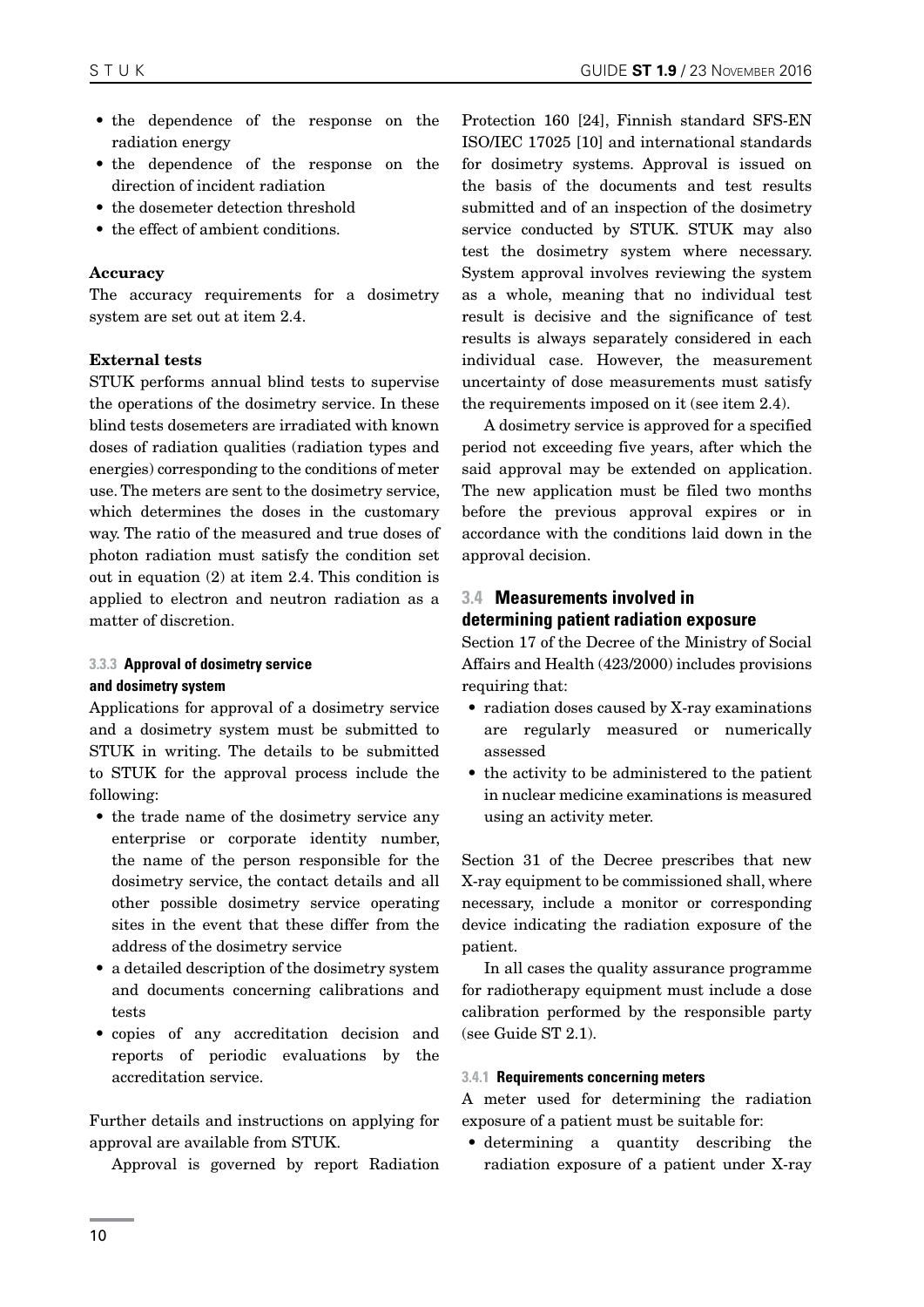<span id="page-10-0"></span>examination within the X-radiation energy range generated by the X-ray imaging or fluoroscopy appliance concerned

- measuring the absorbed dose to water generated by a therapy appliance in external radiotherapy for the radiation type and radiation energy range employed
- measuring the reference air kerma rate generated by a photon source and the reference dose rate of the absorbed dose to water generated by a beta source in brachytherapy
- measuring the activity of a radiopharmaceutical administered to a patient undergoing nuclear medicine examination or treatment.

A monitor indicating the calculated radiation exposure of the patient from an X-ray examination appliance is governed by the same requirements as a corresponding meter.

Meter operation must not be disrupted by external factors such as electric and magnetic fields, or unacceptably influenced by factors other than the radiation type to be measured, having regard to the required accuracy of measurements (see chapter 2). Particularly in radiotherapy, achievement of the stipulated accuracy requirements requires the use of several corrective factors in order to allow for the effect of other quantities that influence the result of measurement.

Determination of patient radiation exposure from X-ray examinations in health care is discussed in a guidebook published by STUK [11]. Dosimetry of radiotherapy appliances used in external radiotherapy is discussed in a report published by STUK [12].

#### **3.4.2 Approval of meters**

STUK approves the procedure for determining patient radiation exposure and the radiation meters used when issuing safety licences or inspecting the practices. Acceptability is assessed on the basis of meter type inspection data, test results, and other reliable information demonstrating the properties of the meter. Comparison measurements are made when necessary.

## **4 Quality assurance of radiation measurements**

## **4.1 Use of specialists in measurements**

The radiation measurements set out in this Guide are used to ensure the radiation safety of workers engaged in radiation work, members of the public and medical patients. Persons responsible for these measurements must be fully familiar with the method of measurement and meters used, and have expertise in performing such measurements. A qualified expert (see Guide ST 1.4) may be consulted where necessary for assessing the suitability of the measuring method and meters and verifying the reliability of measurements. It is a requirement of radiation measurements in health services that a medical physics expert has verified the suitability of the methods and radiation meters to be used (see Guide ST 1.4).

## **4.2 Calibration of radiation meters**

Calibration of a radiation meter denotes a procedure whereby known radiation qualities (radiation types and energies) are used for determining the difference between the meter reading and the true value of the radiation quantity measured. The true value of the quantity is determined using a metrological standard, which is a precise and reliable radiation meter or radiation source. The result of the calibration is generally reported as a calibration factor that is the ratio of the true value of the quantity and the meter reading. When using a meter the final measurement result is obtained by multiplying the meter reading by the calibration factor corresponding to the radiation quality to be measured, unless a new calibration factor can be set in the meter.

Radiation meters must be calibrated for the radiation quantities and radiation qualities that the meter will be used to measure. The dependence of the radiation meter response on various values of the radiation quantity such as a dose rate must either be known on the basis of the type properties of the radiation meter or the calibration must allow for this dependence.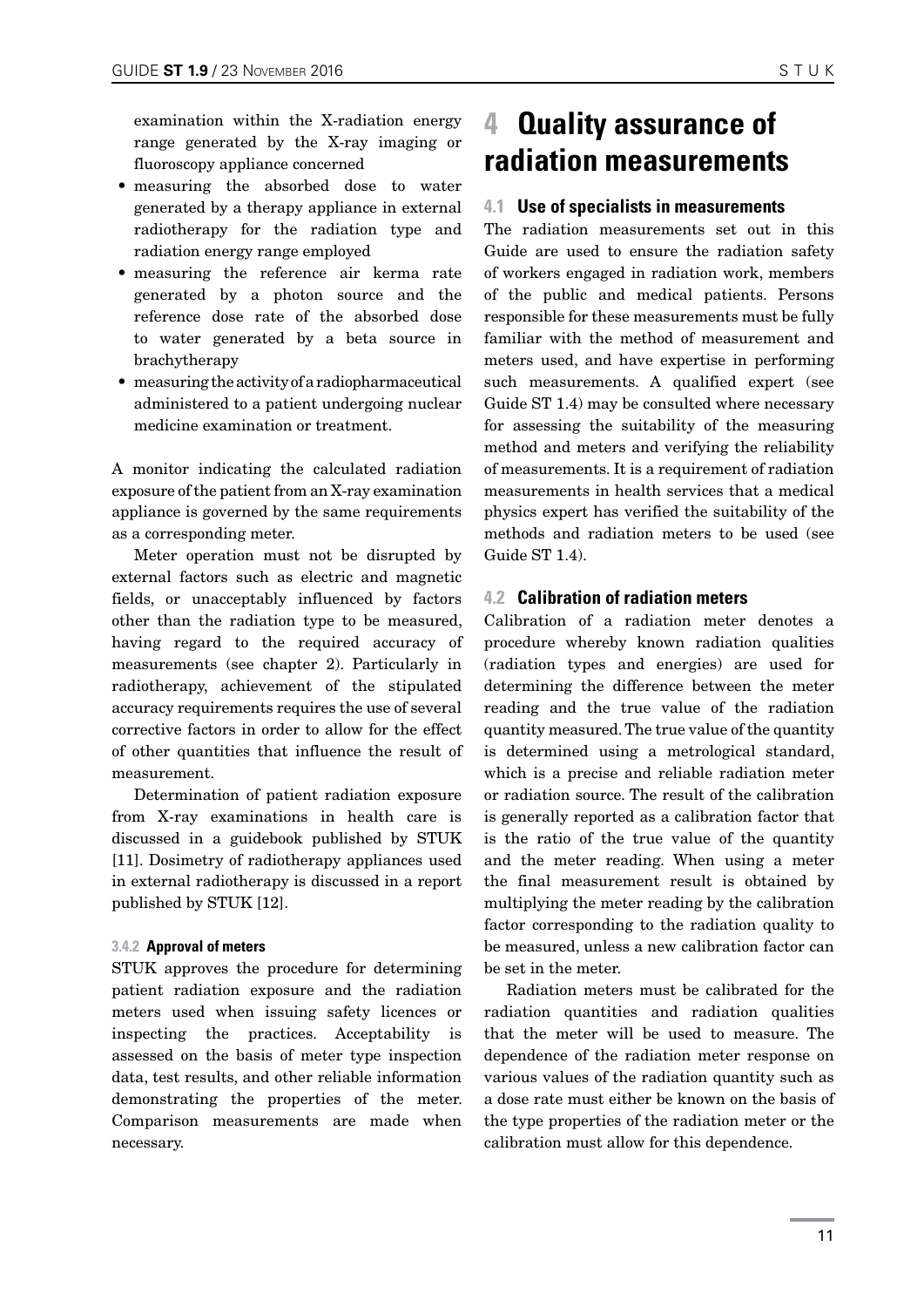<span id="page-11-0"></span>A radiation meter must be calibrated in a manner enabling demonstration of the traceability of the calibration to an international measurement system. Traceability refers to the connection between a measurement result from a meter and a metrological standard through an unbroken chain of comparison in which the uncertainties have been reported for all comparisons. According to the radiation application, radiation meters are calibrated at either a standards laboratory or a calibration laboratory, or at the place of use of radiation. A dosemeter for use in dose calibration of a radiotherapy appliance (see Guide ST 2.1) must be calibrated at a national standards laboratory falling under the scope of a Mutual Recognition Arrangement\*) or at an accredited calibration laboratory. Calibration irradiations of the dosimetry system for individual doses of workers must also be performed at a national standards laboratory falling under the scope of a Mutual Recognition Arrangement or at an accredited calibration laboratory.

The radiation meters used for monitoring working conditions must be calibrated before these meters are taken into use and thereafter at intervals not exceeding five years during use of the meters unless otherwise stipulated by STUK when approving the method of measurement or practice or because of other reasons. The initial calibration performed by the manufacturer is often sufficient for taking such a radiation meter into use if the traceability of the said calibration to metrological standards has been ensured. Calibration with a single radiation quality suffices for external photon radiation dosemeters and dose rate meters satisfying the accuracy requirements set out at item 2.2.

An integrating measurement system for the radon concentration of inhaled air must be calibrated at least once a year. The calibration must be based on exposure of no fewer than 20 detectors. A continually registering meter approved for monitoring the radon concentration of inhaled air must be recalibrated at intervals not exceeding two years.

A dosimetry system used for measuring the individual doses of workers must be calibrated before it is taken into use and periodically thereafter, as stipulated by STUK when the dosimetry system is approved (see item 3.3.2).

Meters (including calculating monitors) that are used for determining the radiation exposure of patients in X-ray diagnostics must be calibrated before these meters (or calculating monitors) are taken into use and thereafter at intervals not exceeding five years unless otherwise stipulated by STUK when approving the method of measurement or practice or because of other reasons. Meters that are used for dose calibration of appliances used in external radiotherapy and meters or radiation sources that are used for calibrating radiation sources in brachytherapy must be calibrated at intervals not exceeding three years. A calibrated activity meter must be used in nuclear medicine. The initial calibration performed by the manufacturer will be sufficient if the traceability of the calibration to metrological standards has been ensured.

## **4.3 Inspection of the operating condition of radiation meters**

The operating condition of a radiation meter must be checked at regular intervals between calibrations. This will include checking the general condition of the meter and making a performance check using a suitable radiation source. The operating condition of a dosimetry system (see item 3.3.2 in this guide) and the operating condition of measuring appliances used for dose calibration of therapy equipment and other quality assurance measurements in radiotherapy must be monitored in accordance with a written quality control programme (see Guide ST 2.1).

An *inspection of the general condition* of a meter must be performed before each use of the meter. The inspection of general condition must at least verify that the meter is free of visible damage and that its dials or buttons are operating normally, that the background radiation reading is normal, and that any drying

<sup>\*)</sup> *Mutual Recognition Arrangement (MRA)* refers to an agreement whereby the national standards laboratories falling within the scope of the agreement recognize the equality of one another's certificates of measurement and calibration.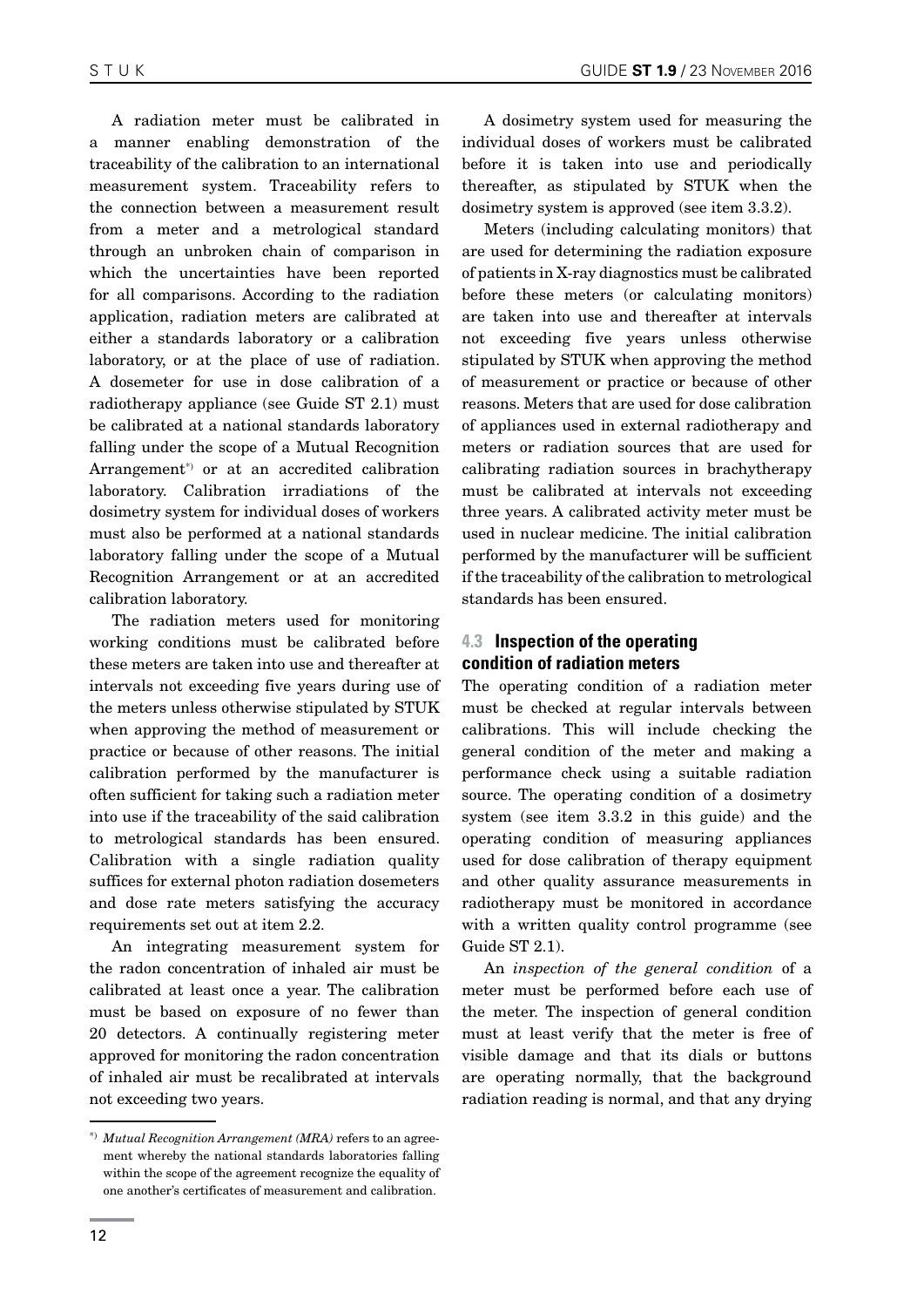cartridge and the batteries of any batteryoperated meter are in working order. In meters with a separate detector element that is connected to the electronic element by a cable or connector (e.g. an electrometer and ionization chamber), the inspection of general condition of the meter must also take note of any cable bends, of worn insulation and of the cleanliness of contacts.

The *performance check* of a meter refers to the test operation of the meter under known and reproducible radiation conditions. The operating test may be performed using radiation that arises in normal operations at the workplace, such as leakage radiation from a radiation source. Some meters include a separate check source. The measurement results obtained in the performance check must be compared with radiation values that are known on the basis of previous corresponding measurements or with a reference value measured using the check source. If the deviation from the known radiation values or reference value exceeds the measurement uncertainty associated with the performance check and reference values, then the operating condition of the meter must be verified by closer investigation and the meter must be recalibrated where necessary. The performance check must be performed at regular intervals (more often for meters that are more often used) and whenever any change in the operating condition of the meter is suspected on the basis of an examination of the general condition of the meter or for other reasons.

Performance checks of meters are also discussed in STUK's Guide VAL 4, which applies to radiation meters used by the rescue services and in civil protection.

## **Bibliography**

- 1 ISO/IEC Guide 98-3:2008. Uncertainty of measurement – Part 3: Guide to the expression of uncertainty in measurement (GUM:1995). Geneva: International Organization for Standardization.
- 2 International Commission on Radiation Units and Measurements. Measurements of dose equivalents from external photon and electron radiation. ICRU Report 47. Bethesda, MD: ICRU; 1992.
- 3 SFS-EN 60846:2014. Radiation protection instrumentation. Ambient and/or directional dose equivalent (rate) meters and/or monitors for beta, X and gamma radiation. Helsinki: Suomen Standardisoimisliitto SFS.
- 4 IEC 61577-2:2014. Radiation protection instrumentation - Radon and radon decay product measuring instruments - Part 2: Specific requirements for 222Rn and 220Rn measuring instruments. Geneva: International Electrotechnical Commission.
- 5 Christensen P, Julius HW, Marshall TO. Technical recommendations for monitoring individuals occupationally exposed to external radiation. Radiation Protection 73. EUR 14852 EN. European Commission; 1994.
- 6 International Commission on Radiological Protection. General principles for the radiation protection of workers. ICRP Publication 75. Annals of the ICRP 1997; 27 (1).
- 7 Wagner LK, Fontenia DP, Kimme-Smith C, Rothenberg N, Shepard J, Boone JM. Recommendations on performance characteristics of diagnostic exposure meters: Report of AAPM Diagnostic X-Ray Imaging Task Group No. 6. Medical Physics 1992; 19: 231–241.
- 8 SFS-EN 60731:2012. Medical electrical equipment. – Dosimeters with ionization chambers as used in radiotherapy. Helsinki: Suomen Standardisoimisliitto SFS.
- 9 IEC 61145:1992. Calibration and usage of ionization chamber systems for assay of radionuclides. Geneva: International Electrotechnical Commission.
- 10 SFS-EN ISO/IEC 17025:2005. Testausja kalibrointilaboratorioiden pätevyys. Yleiset vaatimukset. General requirements for the competence of testing and calibration laboratories. Helsinki: Suomen Standardisoimisliitto SFS.
- 11 Röntgentutkimuksesta potilaalle aiheutuvan säteilyaltistuksen määrittäminen. (Determining the patient's exposure to radiation in X-ray examinations). Advice from STUK 1/2004. Helsinki: STUK; 2004.
- 12 Kosunen A, Sipilä P, Parkkinen R, Jokelainen I, Järvinen H. Sädehoidon annosmittaukset. Ulkoisen sädehoidon suurenergisten fotoni-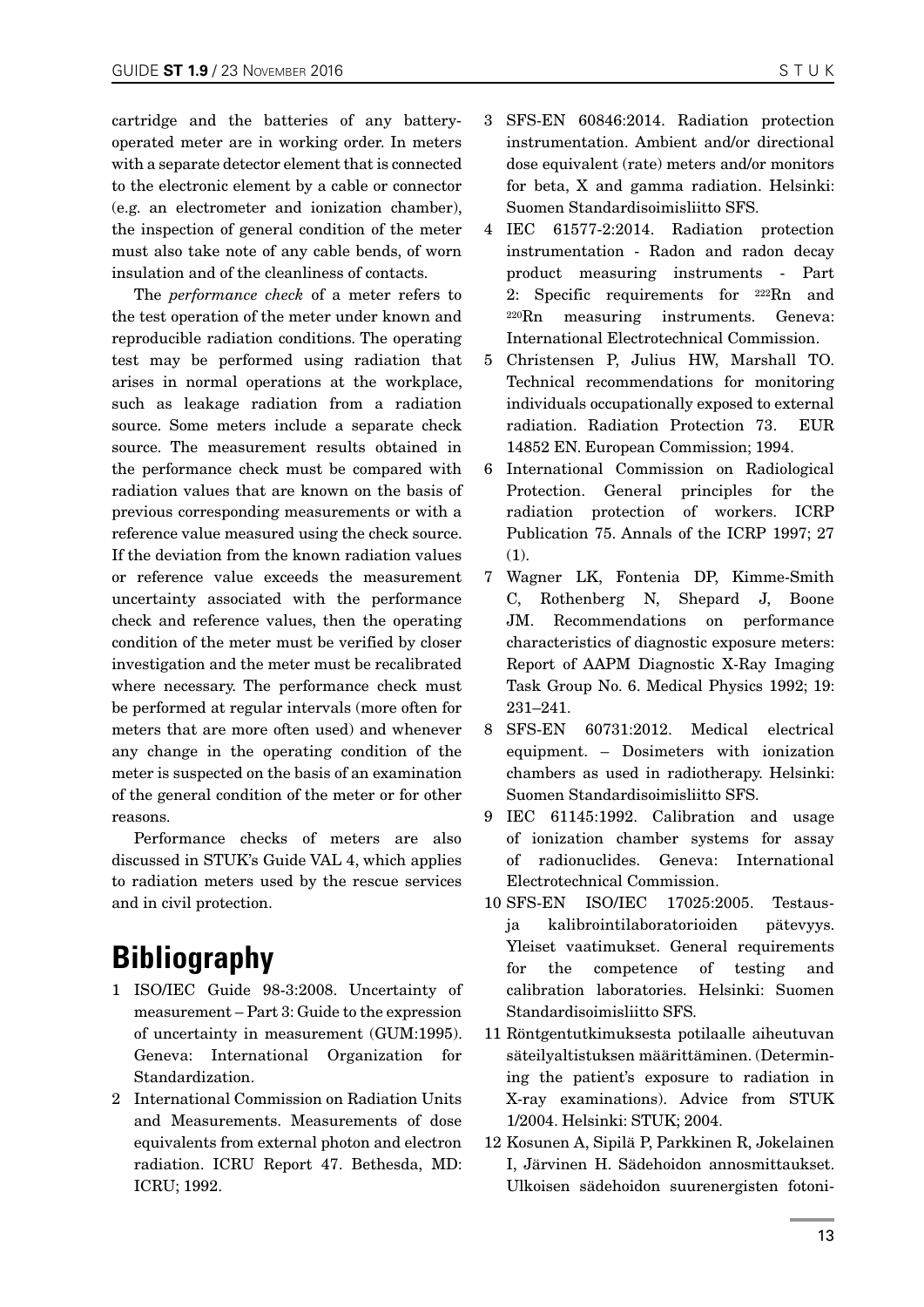ja elektronisäteilykeilojen kalibrointi. (Determination of absorbed dose to water in radiotherapy. Calibration of high energy photon and electron radiation beams in external radiotherapy.) STUK-STO-TR 1. Helsinki: STUK; 2005.

- 13 International Commission on Radiological Protection. 1990 Recommendations of the International Commission on Radiological Protection. ICRP Publication 60. Annals of the ICRP 1991; 21 (1-3).
- 14 International Commission on Radiological Protection. Conversion coefficients for use in radiological protection against external radiation. ICRP Publication 74. Annals of the ICRP 1996; 26 (3-4).
- 15 International Commission on Radiation Units and Measurements. Patient dosimetry for X rays used in medical imaging. ICRU Report 74. Journal of the ICRU 2006; 5 (2).
- 16 ANSI N42.32:2006. American national standard performance criteria for alarming personal radiation detectors for homeland security. Washington D.C.: American National Standards Institute.
- 17 SFS-EN 60325:2004. Radiation protection instrumentation. Alpha, beta and alpha/ beta (beta energy > 60 keV) contamination meters and monitors. Helsinki: Suomen Standardisoimisliitto SFS.
- 18 ISO 12794:2000. Individual thermoluminescence dosemeters for extremities and eyes. Geneva: International Organization for Standardization.
- 19 ISO 21909-1:2015. Passive neutron dosimetry systems – Part 1: Performance and test requirements for personal dosimetry. Geneva: International Organization for Standardization.
- 20 IEC 62387: 2012. Radiation protection instrumentation – Passive integrating dosimetry systems for personal and environmental monitoring of photon and beta radiation. Geneva: International Electrotechnical Commission.
- 21 IEC 61526:2010. Radiation protection instrumentation – Measurement of personal dose equivalents  $H_p(10)$  and  $H_p(0,07)$  for X, gamma, neutron and beta radiations - Direct reading personal dose equivalent meters. Geneva: International Electrotechnical Commission.
- 22 IEC 60601-2-44:2009 + AMD1:2012 + AMD2: 2016. Medical electrical equipment – Part 2-44: Particular requirements for the basic safety and essential performance of X-ray equipment for computed tomography. Geneva: International Electrotechnical Commission.
- 23 International Commission on Radiation Units and Measurements. Quantities and Units in Radiation Protection Dosimetry. ICRU Report 51. Bethesda, MD: ICRU; 1993.
- 24 European Commission (EC). Technical recommendations for monitoring individuals occupationally exposed to external radiation. Radiation Protection No 160. Luxembourg: Publications Office of the European Union; 2011.
- 25 Toroi P, Järvinen H, Könönen N, Parviainen T, Pirinen M, Tapiovaara M, Tenkanen-Rautakoski P. Potilaan säteilyaltistuksen määrittäminen mammografiassa. (Determination of the radiation exposure of a patient in mammography.) STUK-TR 11. Helsinki: STUK; 2011.
- 26 International Commission on Radiation Units and Measurements. Measurement and reporting of radon exposures. ICRU report 88. Journal of the ICRU 2012; 12 (2).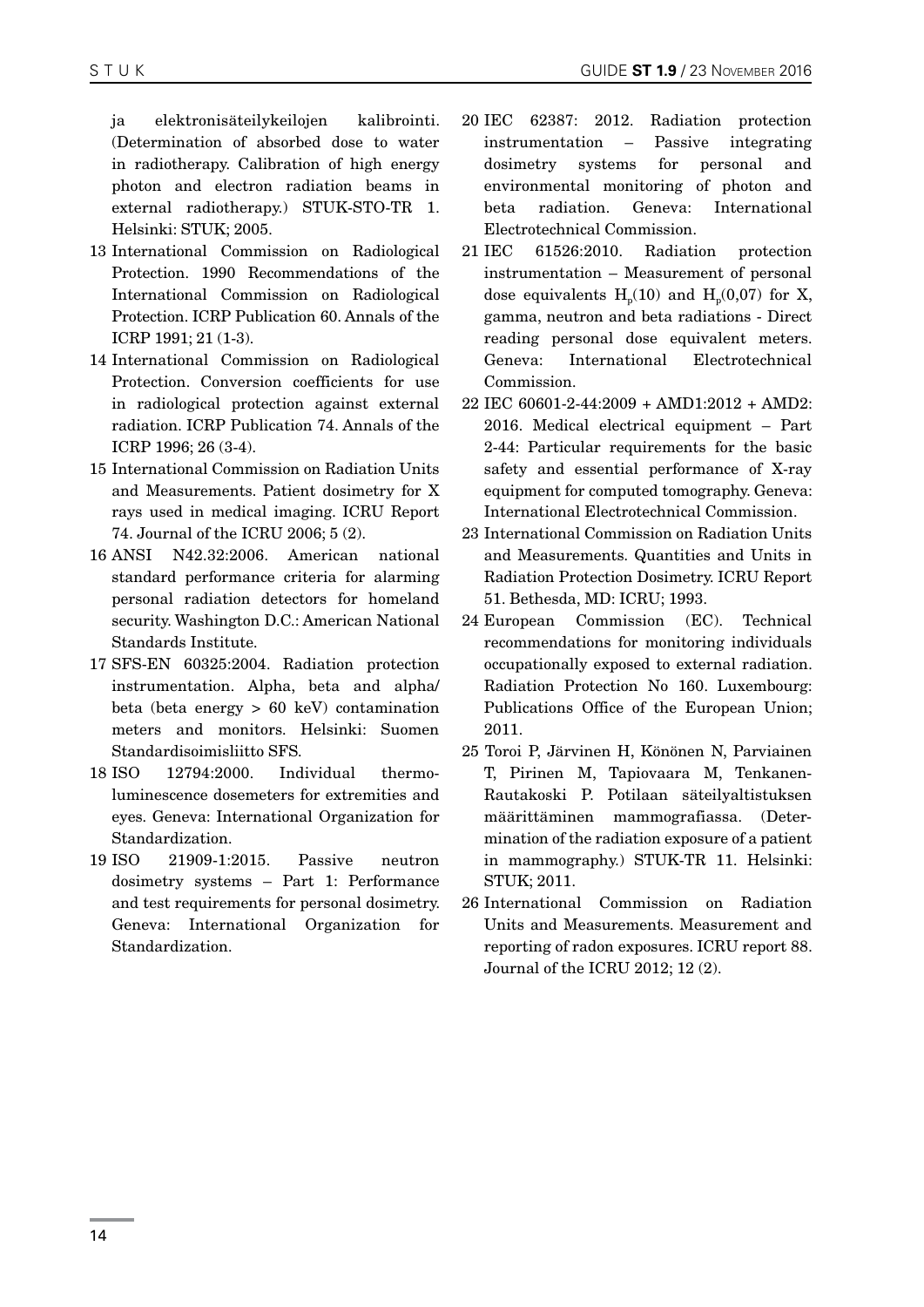## <span id="page-14-0"></span>**APPFNDIX A**

### **Quantities and units required for radiation measurements**

This appendix sets out the quantities that are required for measuring radiation in radiation practices together with the concepts and units that are necessary for defining these quantities. The dosimetric base quantities required for defining these quantities are also explained. The quantities required for technical quality control of instruments are not discussed. The radiation protection quantities required for applying and calculating maximum values for radiation exposure are set out in Guide ST 7.2.

The present Guide only discusses measurement of ionizing radiation, which is defined as follows:

#### Ionizing radiation

Ionizing radiation is the transfer of energy in the form of particles or electromagnetic waves of wavelength not exceeding 100 nm, or a frequency of not less than 3·1015 Hz, that is capable of directly or indirectly producing ions.

## **A.1 Radiation protection of workers and members of the public**

#### **A.1.1 General**

The maximum values (dose limits) for radiation exposure of workers engaged in radiation work and of members of the public are specified in the Radiation Decree using the concepts of equivalent dose and effective dose (radiation protection quantities). These quantities, like the committed equivalent dose and committed effective dose required for assessing the radiation dose caused by internal exposure to radiation, are calculated quantities that cannot be measured directly. Measurable quantities that provide sufficiently precise approximations of the said quantities or enable these approximations to be calculated are therefore required for monitoring exposure to radiation [2,13,14].

#### **A.1.2 The base quantities**

#### Particle fluence

The particle fluence  $\Phi$  is the number of particles *dN* entering a sphere of cross-sectional area *da*, divided by this area:

$$
\Phi = \frac{dN}{da} \,. \tag{A1}
$$

The unit of particle fluence is m-2.

#### Absorbed dose

The absorbed dose *D* is the mean energy  $d\bar{\varepsilon}$ imparted by ionizing radiation to a mass element *dm* in the matter, divided by this mass element:

$$
D = \frac{d\,\bar{\varepsilon}}{dm} \,. \tag{A2}
$$

The unit of absorbed dose is the gray (Gy). 1 Gy  $= 1$  J⋅kg⋅1.

#### Dose equivalent

The dose equivalent *H* is the product of the absorbed dose *D* and the quality factor *Q*:

$$
H = Q \cdot D \tag{A3}
$$

The unit of dose equivalent is the sievert (Sv).  $1 Sv = 1 J·kg<sup>-1</sup>.$ 

## Average absorbed dose

The average absorbed dose  $D<sub>r</sub>$  of a tissue or organ *T* is the total energy  $\varepsilon_T$  imparted by ionizing radiation to the tissue or organ divided by the mass of the tissue  $m<sub>T</sub>$ :

$$
D_T = \frac{\varepsilon_T}{m_T} \,. \tag{A4}
$$

The unit of average absorbed dose is the gray  $(Gy)$ . 1  $Gy = 1$  J⋅kg<sup>-1</sup>.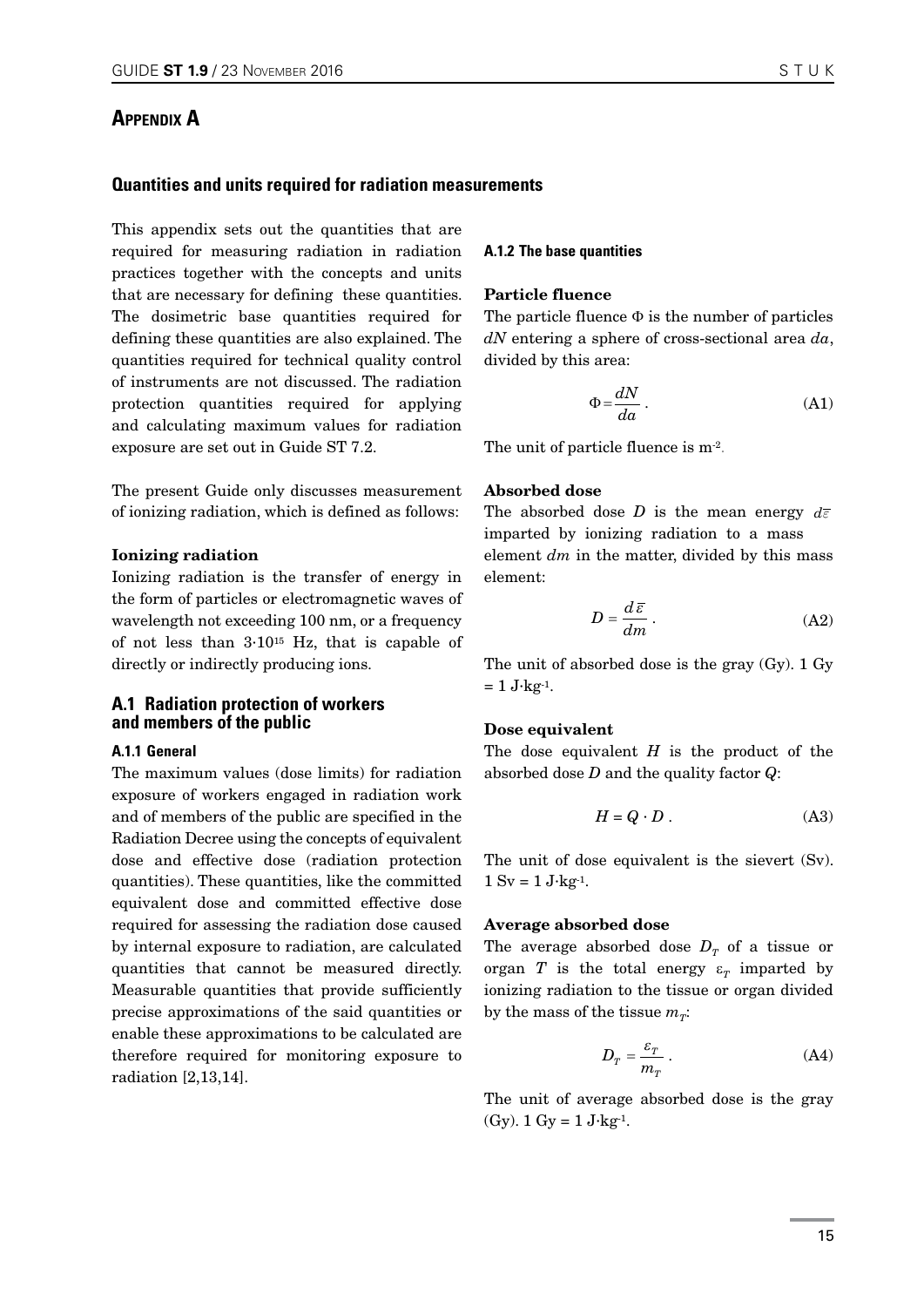## Quality factor

The quality factor *Q* is a factor which depends on the linear energy transfer *L*, and which seeks to allow for the different ability of various radiation qualities to cause damage to health (especially stochastic damage).

The dependency between *Q* and *L* is shown in Table A1.

**Table A1**. Quality factor Q as a function of linear energy transfer L [13].

| Linear energy trans- $\vert$ Quality factor Q (L)<br>$\vert$ fer $\boldsymbol{L}$ in water |                  |
|--------------------------------------------------------------------------------------------|------------------|
| $(keV·µm-1)$                                                                               |                  |
| $ $ < 10                                                                                   |                  |
| $10-100$                                                                                   | $0.32 L - 2.2$   |
| $\sim 100$                                                                                 | 300 / $\sqrt{L}$ |

The quality factor is used for defining the dose equivalent (see formula A3).

## Mean quality factor

The mean quality factor  $Q$  at a point in tissues where the absorbed dose is caused by particles of varying linear energy transfer may be calculated as follows:

$$
\overline{Q} = \underbrace{\int_{0}^{\infty} Q(L) \cdot D_L dL}_{\int_{0}^{\infty} D_L dL}, \qquad (A5)
$$

where

- $D_L = dD(L)/dL$  is the distribution of the absorbed dose *D* in relation to the linear energy transfer *L*, *Q(L)* is the quality factor corres
	- ponding to linear energy transfer *L*, and
- ∞  $\int_0$  *D<sub>L</sub>dL* = *D* is the absorbed dose at the monitoring point.

## Unrestricted linear energy transfer

The unrestricted linear energy transfer *L*∞ is the mean energy *dE* released in a medium by a particle of energy *E* in traversing a distance *dl* in the medium, divided by this distance:

$$
L_{\infty} = \frac{dE}{dl} \,. \tag{A6}
$$

The unit of unrestricted linear energy transfer is J∙m-1. A unit of keV∙µm-1 is also commonly used. 1 J∙m-1 ≈ 6.24⋅109 keV∙µm-1.

In this Appendix the quantity *L*∞ is called the linear energy transfer and denoted by *L*.

## Activity

The activity *A* of a radionuclide is the number of spontaneous nuclear transformations *dN* taking place in the relevant number of nuclides *N* in a time interval *dt*, divided by this time interval:

$$
A = \frac{dN}{dt} \tag{A7}
$$

The unit of activity is the becquerel  $(Bq)$ . 1 Bq = 1 s-1.

#### **A.1.3 Measurable quantities**

#### A.1.3.1 Monitoring of working conditions

#### Some concepts employed

#### ICRU sphere

The ICRU sphere is a body defined by the International Commission on Radiation Units and Measurements (ICRU), which approximately corresponds to the human body with regard to the absorption of the energy of ionizing radiation [2]. It is a sphere of tissue equivalent material with a diameter of 30 cm, a density of 1 g $\cdot$ cm<sup>-3</sup>, and a composition of 76.2% oxygen, 11.1% carbon, 10.1% hydrogen and 2.6% nitrogen.

#### Expanded field

An expanded field is a radiation field in which the particle fluence and its directional and energy distributions are the same throughout the volume of interest as at the reference point in the actual field.

## Expanded and aligned field

An expanded and aligned field is a radiation field in which the particle fluence and its energy distribution are the same as in the expanded field, but the fluence is unidirectional.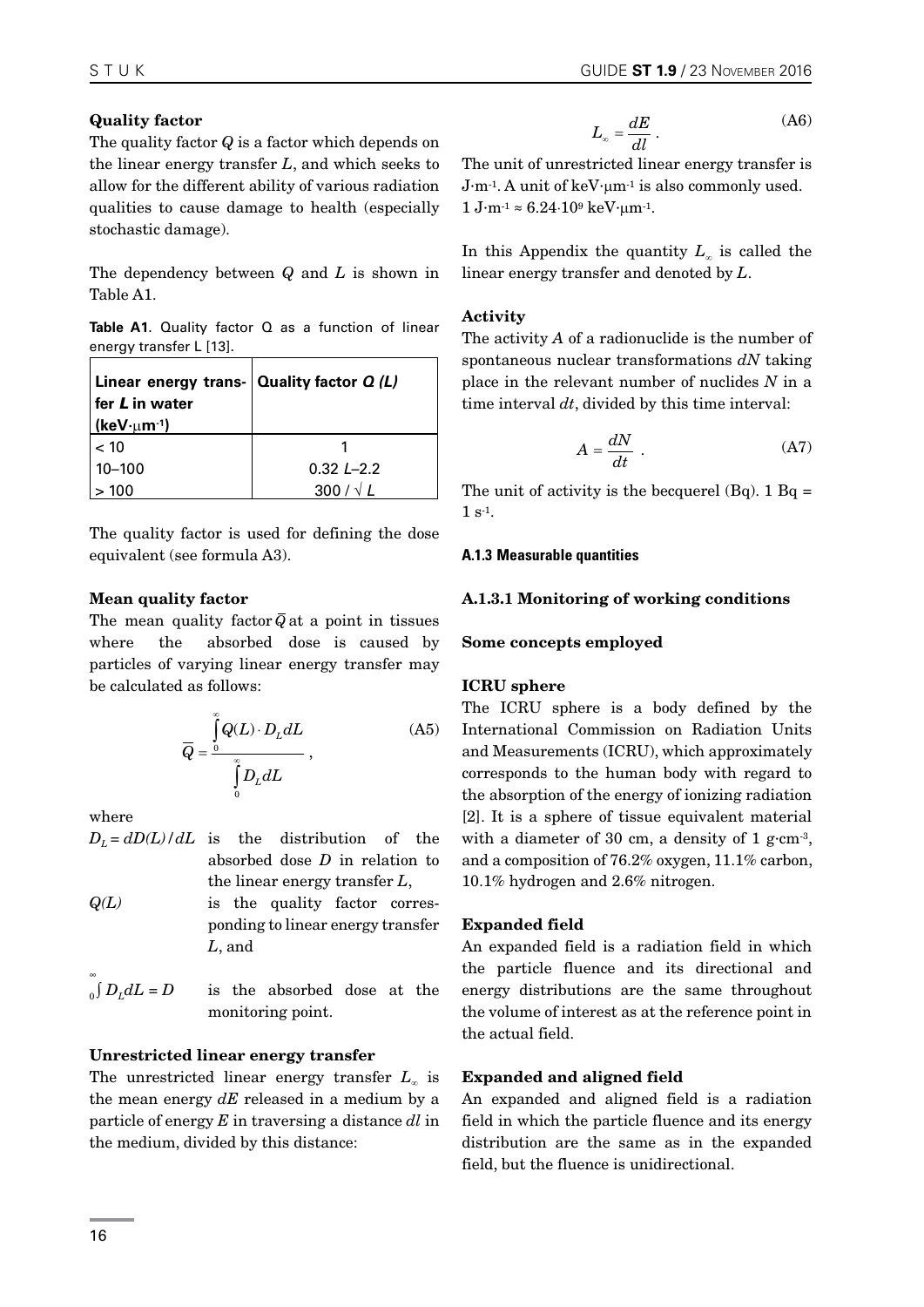The expanded field and the expanded and aligned field are imaginary radiation fields derived from actual radiation fields for defining ambient dose equivalent and directional dose equivalent.

#### **Quantities**

#### Ambient dose equivalent

The ambient dose equivalent  $H^*(d)$  is the dose equivalent at a point in a radiation field which would be caused by the corresponding expanded and aligned field in an ICRU sphere at a depth *d* on the radius opposing the direction of the aligned field.

#### Directional dose equivalent

The directional dose equivalent  $H'(d,\Omega)$  is the dose equivalent at a point in a radiation field which would be caused by the corresponding expanded field in an ICRU sphere at a depth *d* on a radius in a specified direction Ω.

The unit of ambient and directional dose equivalent is the sievert (Sv).

The ambient and directional dose equivalents are generally determined at a depth of 10 mm for penetrating radiation, and at a depth of 0.07 mm for the skin and 3 mm for the eye for soft radiation. This depth is measured inwards from the surface of the sphere.

#### Activity concentration

The activity concentration *c* is the activity *A* of a radioactive substance in the monitored volume or mass, divided by the said volume *V* or mass *m*:

$$
c = \frac{A}{V} \text{ or } c = \frac{A}{m} \,. \tag{A8}
$$

The unit of activity concentration is Bq∙m-3 or Bq∙kg-1.

Activity concentration is most commonly used when measuring radioactive substances in air. The activity concentration of radon in inhaled air is generally abbreviated to *radon concentration*.

The quantity obtained on dividing by the volume may also be called the volume activity and the quantity obtained on dividing by the mass may also be called the mass activity.

#### Surface activity

The surface activity  $A_s$  is the activity  $A$  of a radioactive substance on a given surface in the area under inspection, divided by the area *S* of this surface:

$$
A_s = \frac{A}{S} \,. \tag{A9}
$$

The unit of surface activity is Bq∙m-2.

#### A.1.3.2 Individual monitoring of workers

#### Personal dose equivalent

The personal dose equivalent  $H_n(d)$  is the dose equivalent at a point at depth *d* in soft tissues of the body.

The unit of personal dose equivalent is the sievert (Sv).

The personal dose equivalent is generally determined at a depth of 10 mm for penetrating radiation, and at a depth of 0.07 mm for the skin and 3 mm for the eye for soft radiation.

The personal dose equivalent  $H_n(10)$  is often a good approximation of the effective dose when no personal protective devices are used. If, on the other hand, the body is largely protected and  $H_n(10)$  is measured on the exposed side of the protective device, then the effective dose will be substantially smaller that  $H_n(10)$  and must be calculated from the measured value of  $H<sub>n</sub>(10)$  in each individual case.

The personal dose equivalent  $H_p(0.07)$  is an approximation of the localized equivalent dose to the skin, and  $H_p(3)$  is an approximation of the equivalent dose to the lens of the eye.

#### Intake

Intake is the activity of a radioactive substance that has entered the body.

The unit of intake is the becquerel (Bq).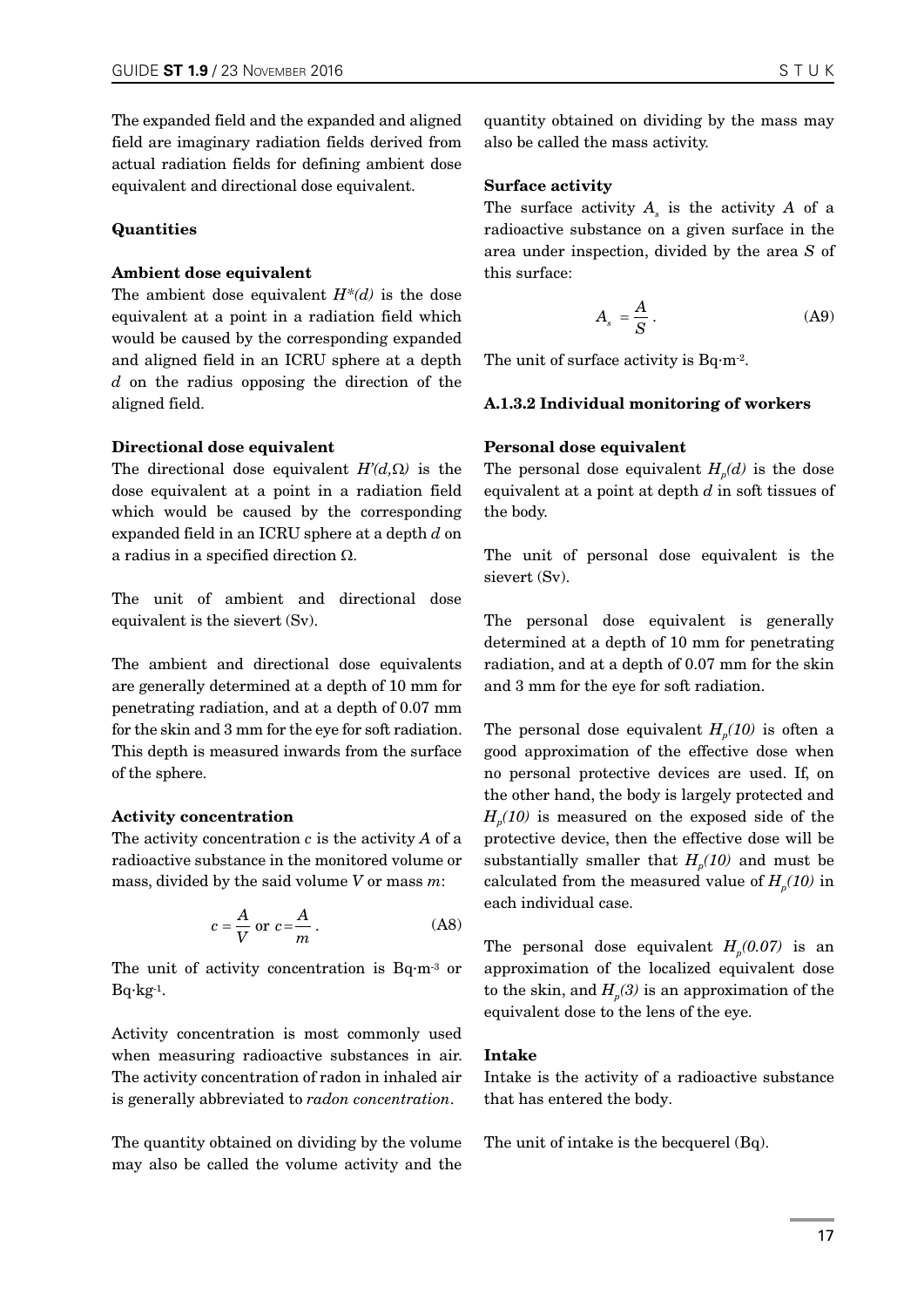The calculation, based on intake and using dose conversion factors, of the committed effective dose sustained from internal radiation is explained in Guide ST 7.3.

## **A.2 Radiation protection of patients**

#### **A.2.1 X-ray diagnostics**

#### Air kerma

Air kerma  $(K_a)$  is the sum of the initial kinetic energies of the charged particles produced by uncharged ionizing particles in a small element of air, divided by the mass of that element of air.

The unit of air kerma is the gray (Gy).

*Air kerma rate* is the increase in air kerma over a short interval divided by that interval.

### Entrance surface dose

The entrance surface dose (*ESD*) is the absorbed dose to air at the point of intersection of the central axis of the radiation beam with the entrance surface of the patient, including radiation scattered from the patient to this point.

The unit of entrance surface dose is the gray (Gy).

Another quantity corresponding to the absorbed dose to skin at the foregoing point also appears in the literature by the same name. These quantities may be considered numerically equivalent (conversion coefficient of  $1.0 \pm 0.05$ ) for practical purposes in X-ray imaging.

#### Dose-area product

The dose-area product (*DAP*) is defined as an integral:

$$
DAP = \int_{A_M} D(x, y) \, dxdy \,, \tag{A10}
$$

where  $D(x, y)$  is the absorbed dose to air on a plane perpendicular to the axis of the radiation beam. The integration area  $A_M$  in practice denotes the area of the DAP meter, which must clearly exceed the geometrical cross-section of the radiation beam at the meter.

The unit of dose-area product is Gy∙m2 (or more commonly Gy∙cm2).

If the radiation field is even and precisely delimited, then the *DAP* will be approximately equal to *D*∙*A*, where *D* is the absorbed dose to air in the centre of the area and *A* is the crosssectional area of the radiation beam at this plane. If the air kerma  $K_a(x, y)$  is used in equation (A10) instead of the absorbed dose to air, then the *kerma-area product* (KAP or  $P_{K\text{A}}$ ) is obtained. There is no difference between these quantities for practical purposes in X-ray diagnostics.

#### Dose-length product

The dose-length product *(DLP)* is defined as an integral:\*)

$$
DLP = \int_{-\infty}^{\infty} D(z) \, dz \;, \tag{A11}
$$

where  $D(z)$  is the absorbed dose to air arising from the examination as a function of place *z* (the dose profile) in the direction of the axis of rotation of the X-ray tube. The examination to be monitored may be an individual axial imaging, one rotation of the X-ray tube in helical scanning, or an entire imaging of a longer area. In the following paragraphs the expression  $D_1(z)$  is used for the dose profile of an individual axial imaging or one rotation and the expression  $DLP<sub>1</sub>$  is used for the corresponding dose-length product.

The unit of dose-length product is Gy·m (or more commonly mGy·cm).

The dose *D(z)* is measured as the absorbed dose to air in an IEC standard [22] phantom [11] made of acrylic plastic (polymethylmethacrylate, PMMA).

If an examination consists of *N* individual axial images or *N* rotations of the X-ray tube, then the dose-length product *DLP* of the entire

<sup>\*)</sup> In practical measurements the integral limits are infinite.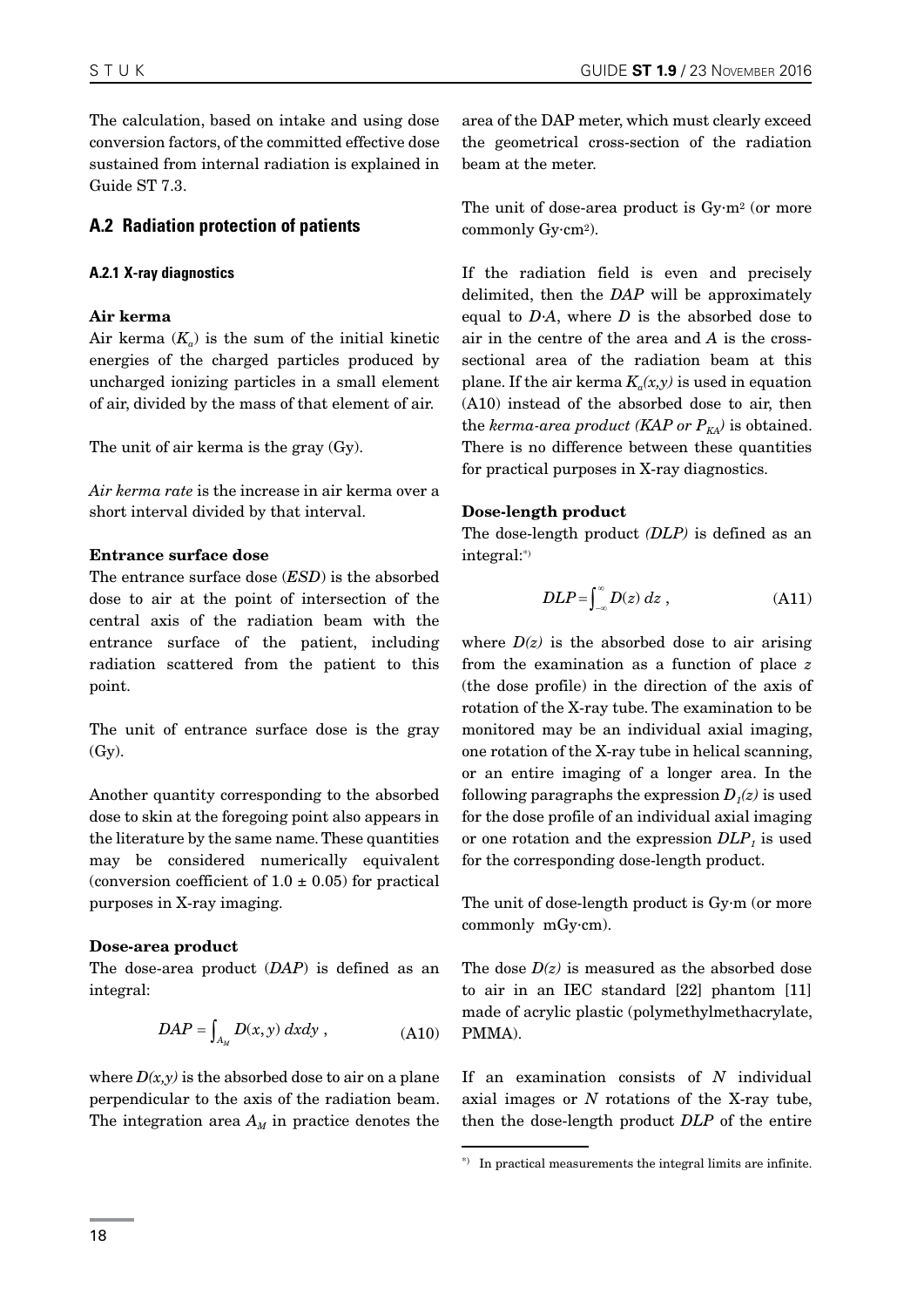examination may also be calculated on the basis of the dose profile  $D_1(z)$  for an individual axial imaging or single rotation of the X-ray tube as follows:

$$
DLP = N \cdot \int D_1(z) \, dz = N \cdot DLP_1 \,. \tag{A12}
$$

#### Weighted dose-length product

The weighted dose-length product  $(DLP<sub>w</sub>)$  is defined as follows:

$$
DLP_w = \frac{1}{3} \cdot DLP_c + \frac{2}{3} \cdot DLP_p \,, \tag{A13}
$$

where *DLP<sub>c</sub>* is the dose-length product determined in the middle of an IEC standard [22] acrylic phantom and  $DLP<sub>p</sub>$  is the dose-length product determined on the surface of the said phantom (at a depth of 10 mm, as an average of points in different directions) [11].

#### Weighted multiple scan average dose

In computed tomography examinations (CT scans) consisting of several individual axial images or several individual rotations of the X-ray tube in helical scanning the average absorbed dose  $(TDI_{vol})$  is generally defined as follows:

$$
CTDI_{vol} = \frac{1}{d} \cdot \int_{-\infty}^{\infty} D(z) dz = \frac{1}{d} \cdot DLP
$$
 (A14)

where  $D(z)$  is the dose profile caused by the entire examination in the monitored area in the direction (*z*) of the axis of rotation of the X-ray tube and at the monitored distance from the said axis, and *d* is the length of the examined area in the direction of the said axis.

The unit for weighted multiple scan overage dose is Gy (or more commonly mGy).

The *CTDIvol* may also be calculated from the dose profile  $D_1(z)$  measured during a single axial imaging or one rotation of the X-ray tube in helical scanning and from the corresponding table movement ∆*d* as follows\*) :

$$
CTDI_{vol} = \frac{1}{\Delta d} \cdot \int_{-\infty}^{\infty} D_1(z) dz .
$$
 (A15)

When the dose  $D(z)$  or  $D_1(z)$  refers to an absorbed dose to air in a standard phantom, the weighted average absorbed dose *CTDI<sub>vol</sub>* in the standard phantom may be defined and measured by analogy with the weighted dose-lenght product. This will then be called the *weighted multiple scan average dose* [11]\*\*) .

On the basis of formula (A13) and (A14):

$$
CTDI_{vol} = \frac{1}{d} \cdot DLP_w \ . \tag{A16}
$$

#### Mean glandular dose

Mean glandular dose (MGD) refers to the dose received by the glandular tissue. The determination of the MGD is based on the measurement of the air kerma  $(K_i)$  in radiation the patient is exposed to, the radiation half-value layer (HVL), and the thickness and glandular content of the breast. The measurement of MGD and HLV is discussed, for example, in a report published by STUK (Toroi et al. 2011 [25]). MGD is calculated using the formula:

$$
MGD = K_i \cdot g \cdot s \cdot c \tag{A17}
$$

where  $g$  is the MGD conversion factor that takes into account the quality of radiation (HVL value) and breast thickness, *s* factor takes into account the anode material and filtering, and *c* factor takes into account the glandular content of the breast.

The unit for mean glandular dose is Gy (typically mGy).

#### **A.2.2 Radiotherapy**

#### Absorbed dose to water

The absorbed dose to water  $(D_{\mu})$  is the mean energy imparted by ionizing radiation to an aqueous element, divided by the mass of this aqueous element.

The unit of absorbed dose to water is the gray (Gy).

According to standard IEC 60601-2-44, the integral limits for practical measurements are  $\pm$  50 mm.

 $MSAD_w$  is the old marking for weighted multiple scan average dose  $(CTDI_{vol})$ .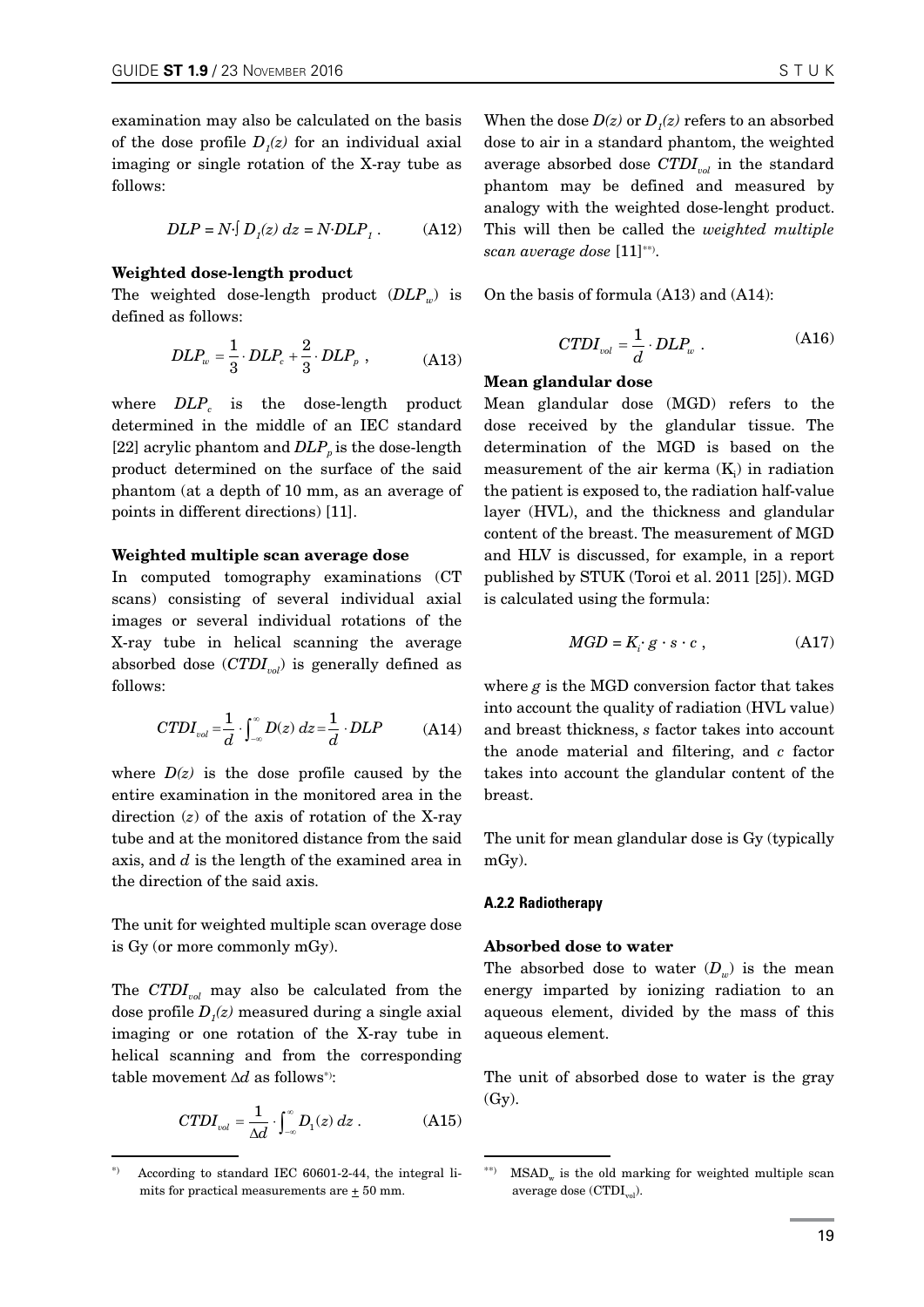*The absorbed dose rate* (to water) is the increase in the absorbed dose (to water) over a short interval divided by that interval. The *reference dose rate* of an absorbed dose to water denotes the absorbed dose rate at a reference point in water [12].

## Air kerma

Air kerma  $(K_a)$  is the sum of the initial kinetic energies of the charged particles produced by uncharged ionizing particles in a small element of air, divided by the mass of that element of air.

The unit of air kerma is the gray (Gy).

*Air kerma rate* is the increase in air kerma over a short interval divided by that interval. *The reference air kerma rate* is the air kerma rate at a distance of one metre from a brachytherapy radiation source (see Guide ST 2.1).

## **A.2.3 Nuclear medicine**

Calculations of the absorbed dose to tissue in nuclear medicine are based on the *activity* of the radioactive medicinal product administered to the patient (see item A.1.2).